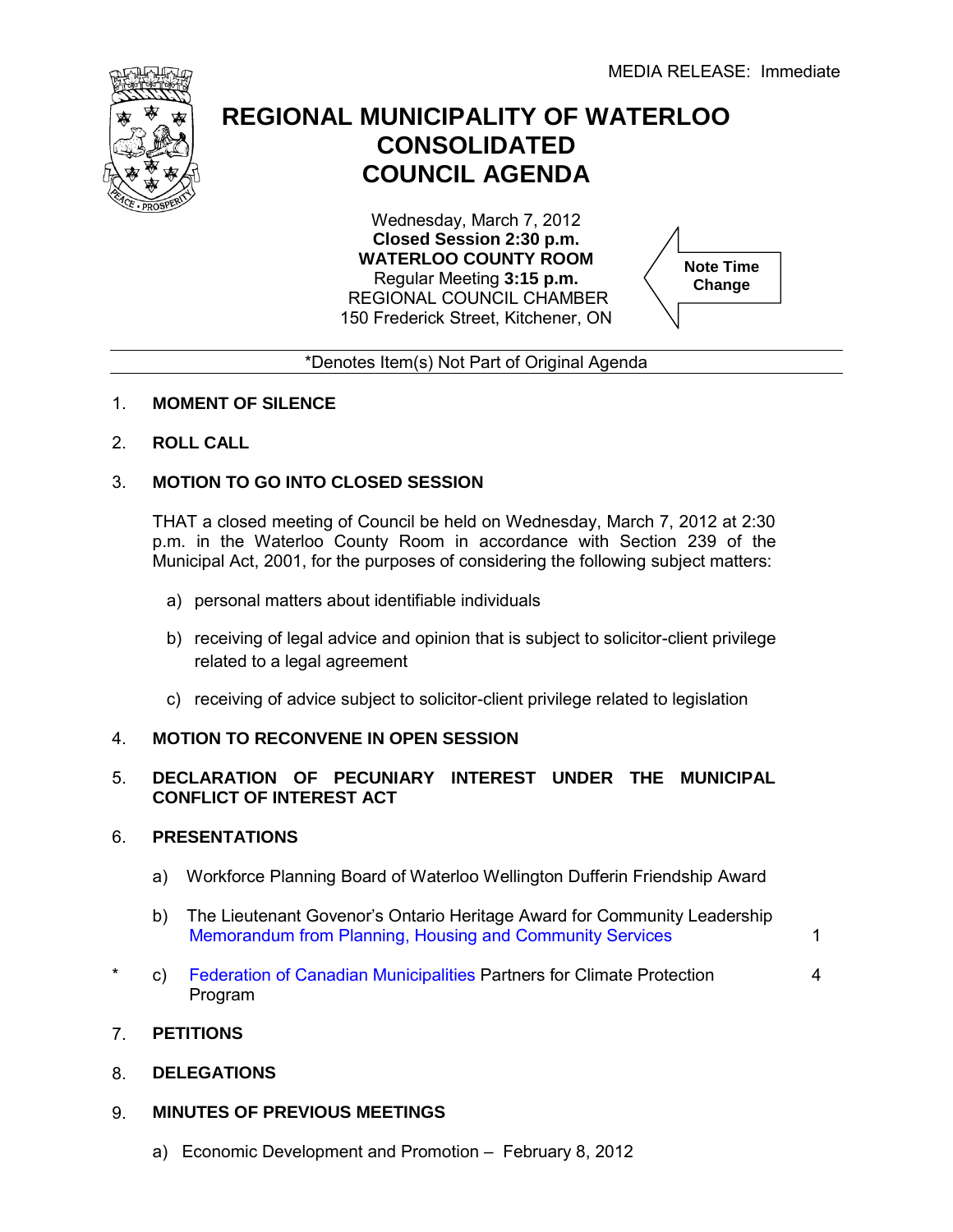- b) Closed Council February 8, 2012
- c) Council February 8, 2012
- d) Planning & Works February 28, 2012
- e) Administration & Finance February 28, 2012
- f) Closed Committee February 28, 2012
- g) Community Services February 28, 2012

## 10. **COMMUNICATIONS**

## 11. **MOTION TO GO INTO COMMITTEE OF THE WHOLE TO CONSIDER REPORTS**

## 12. **REPORTS**

#### **Finance Reports**

| a) F-12-017, T2011-152 Machine Room-Less (MRL) Elevator Addition at 150<br>Main Street, Cambridge, ON                                                                                                                                                                                                                            | 5              |
|----------------------------------------------------------------------------------------------------------------------------------------------------------------------------------------------------------------------------------------------------------------------------------------------------------------------------------|----------------|
| b) F-12-018, Q2011-1144 Cargo Mini Vans                                                                                                                                                                                                                                                                                          | $\overline{7}$ |
| c) F-12-019, T2012-002 Region of Waterloo International Airport Rehabilitation<br>of Runway 08-26 and Runway Guard Lights Installation, Township of<br>Woolwich                                                                                                                                                                  | 9              |
| d) F-12-020, T2012-102 Sunnyside Home HRV Unit Replacement                                                                                                                                                                                                                                                                       | 11             |
| <b>Committee Reports</b>                                                                                                                                                                                                                                                                                                         |                |
| a) Planning & Works - attached & marked PS-120228                                                                                                                                                                                                                                                                                | 13             |
| Memorandum re: Report CR-RS-12-013 dated February 28, 2018 -<br>Authorization to Expropriate Lands (1 <sup>st</sup> report) for Rapid Transit Project<br>Stage 1 for Property and Interests on King Street South from John Street<br>in the City of Waterloo to King Street West at Victoria Street, in the City of<br>Kitchener | 19             |
| Closed Planning & Works - attached & marked CPS-120228                                                                                                                                                                                                                                                                           | 18             |
| b) Administration & Finance - attached & marked FS-120228<br>Closed Administration & Finance – attached & marked CFS-120228                                                                                                                                                                                                      | 21<br>22       |
| c) Community Services - attached & marked SS-120228<br>Closed Community Services - attached & marked CSS-120228                                                                                                                                                                                                                  | 23<br>25       |
| <b>Chief Administrative Officer</b>                                                                                                                                                                                                                                                                                              |                |
| <b>Regional Chair</b>                                                                                                                                                                                                                                                                                                            |                |

**Regional Clerk**

- 13. **OTHER MATTERS UNDER COMMITTEE OF THE WHOLE**
- 14. **MOTION FOR COMMITTEE OF THE WHOLE TO RISE AND COUNCIL RESUME**

\*

\*

\*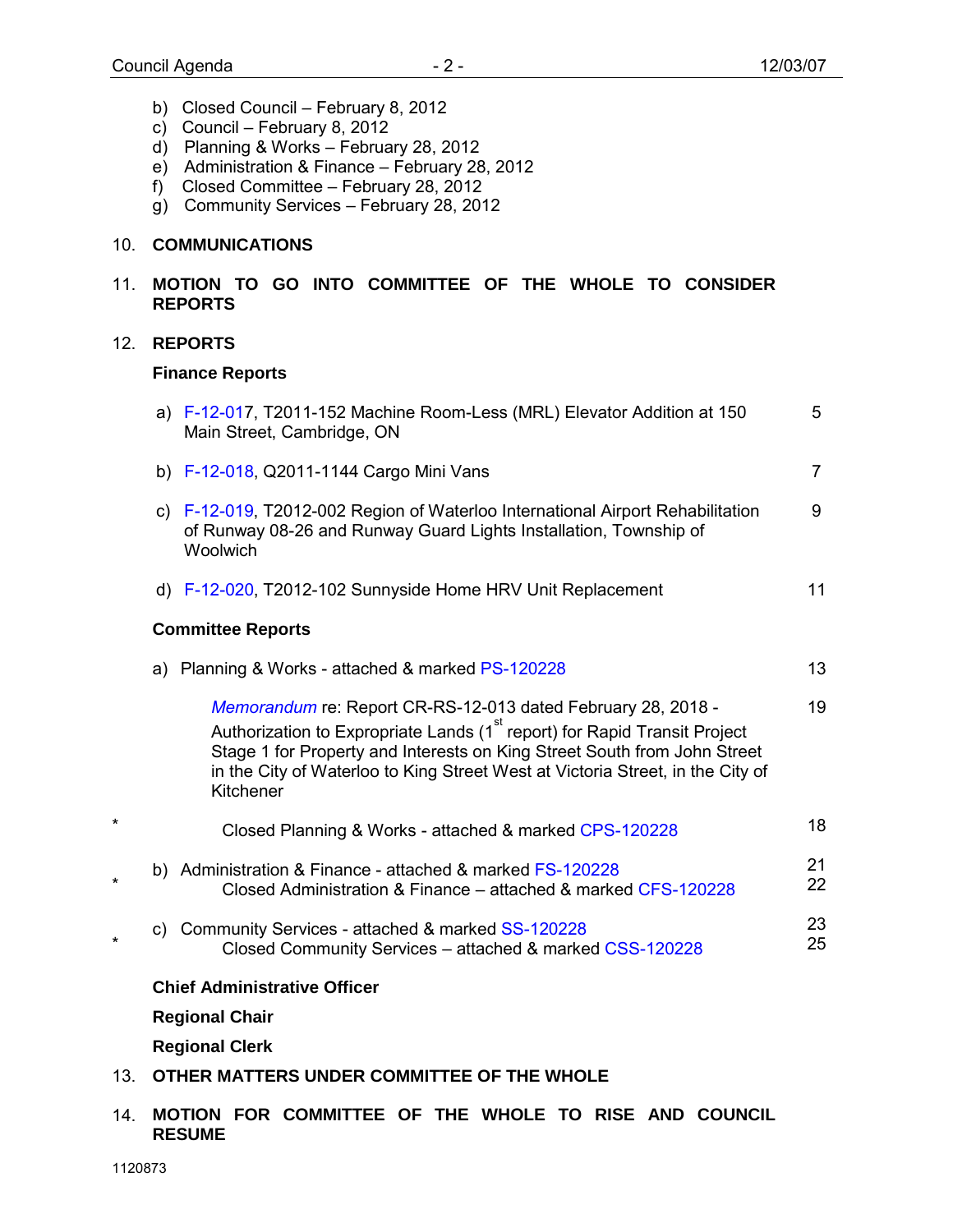- 15. **MOTION TO ADOPT PROCEEDINGS OF COMMITTEE OF THE WHOLE**
- 16. **MOTIONS**
- 17. **NOTICE OF MOTION**
- 18. **UNFINISHED BUSINESS**
- 19. **OTHER BUSINESS**
- 20. **QUESTIONS**
- 21. **ENACTMENT OF BY-LAWS – FIRST, SECOND & THIRD READINGS**
	- a) A By-law to Confirm the Actions of Council March 7, 2012
- 22. **ADJOURN**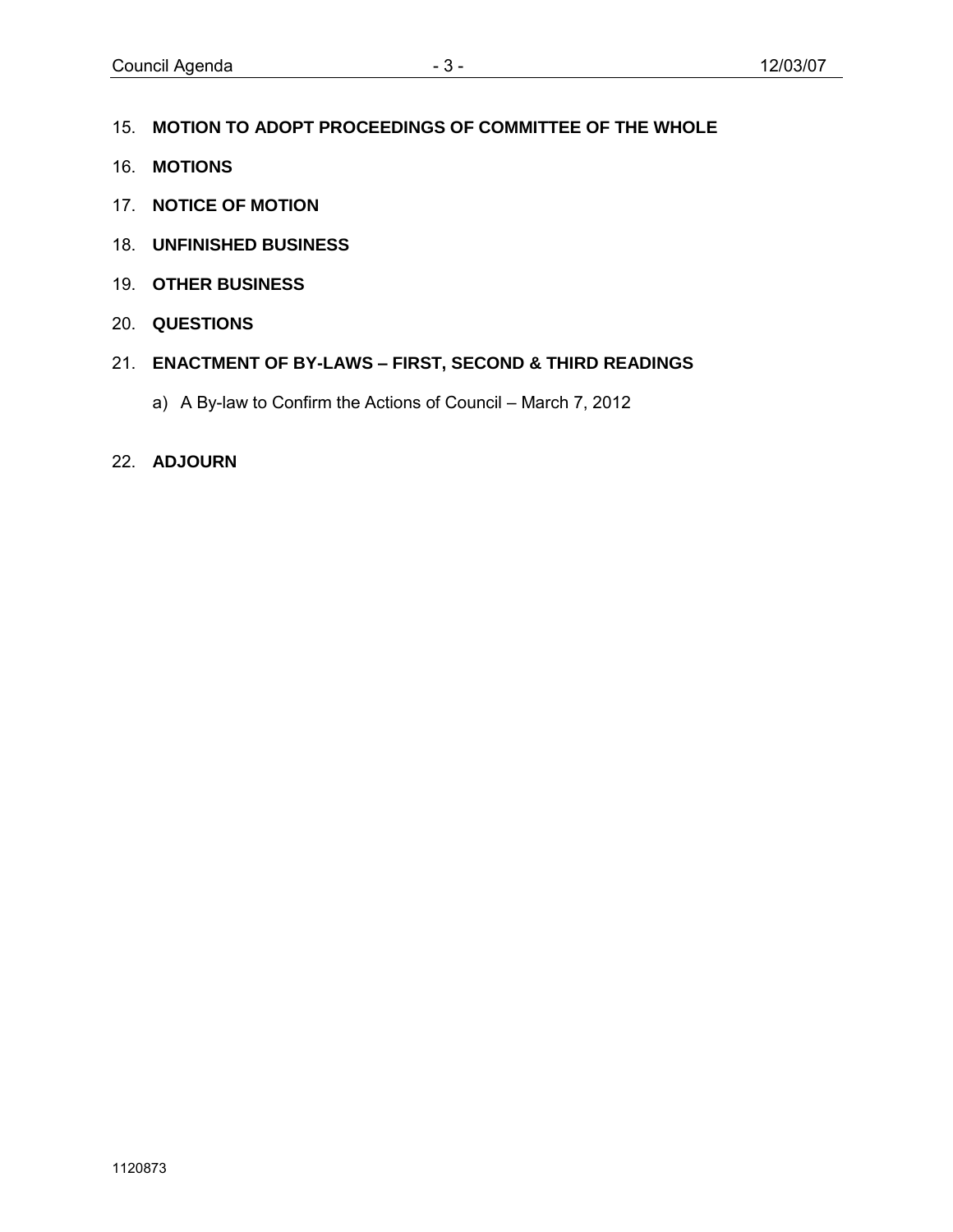

February 20, 2012

FÉDERATION **CANADIENNE DES** MUNICIPALITIES MUNICIPALITÉS

## RECEIVED

MAR - 7 2012

OFFICE OF THE REGIONAL CHAIR

President Président Berry Vrbanovic Councillor. City of Kitchener, ON

**First Vice-President** Première vice-présidente Karen Leibovici Councillor. City of Edmonton, AB

Second Vice-President Deuxième vice-président Claude Dauphin Maire, arrondissement de Lachine, Ville de Montréal, QC

Third Vice-President Troisième vice-président Brad Woodside Mayor. City of Fredericton, NB

> Past President President sortant Hans Cunningham Director. Regional District of Central Kootenav, BC

Chief Executive Officer Chef de la direction **Brock Carlton** Ottawa, ON

10, rue Rideau Street, Ottawa, Ontario

Mailing address/ Adresse postale 24, rue Clarence Street. Ottawa, Ontario KIN 5P3

> T. 613-241-5221 F. 613-244-1515

> > www.fcm.ca

Chair Ken Seiling and Members of Council **Regional Municipality of Waterloo** 150 Frederick Street P. O. Box 9051, Stn "C" Kitchener, Ontario **N2G 4J3** 

Dear Chair Seiling and Members of Council:

At the 2012 Sustainable Communities Conference and Tradeshow, FCM and ICLEI Local Governments for Sustainability recognized the achievements of Canadian municipalities in tackling climate change in the past year through the Partners for Climate Protection (PCP) program.

The accomplishments of the RM of Waterloo in achieving Milestones 1, 2 and 3 were duly acknowledged and we are pleased to enclose components of the PCP puzzle as a part of the recognition process. As you achieve each milestone, you receive a new puzzle piece. In addition to the pedestal and wood frame, the RM of Waterloo has received 3 puzzle pieces reflecting the first 3 milestones.

Cost-effective, community-based projects offer the very best opportunities for taking action on climate change and we look forward to working with your municipality to continue progressing through the remaining milestones. Since 2008, PCP member municipalities have voluntarily reported on over 700 projects to reduce GHG emissions. These projects represent more than \$1 billion in investments and over 1.7 million tonnes in GHG reductions.

Should you wish to further discuss how PCP can serve the needs of your municipality, PCP Program Officer Muni Ahlawat would be pleased to assist. He can be reached by telephone at (613) 907-6346 or by e-mail at pcp@fcm.ca.

Yours sincerely,

Witchcock

**Councillor Berry Vrbanovic** President

BV/MA.acc Enclosures

c: David Roewade, Environmental Sustainability Planner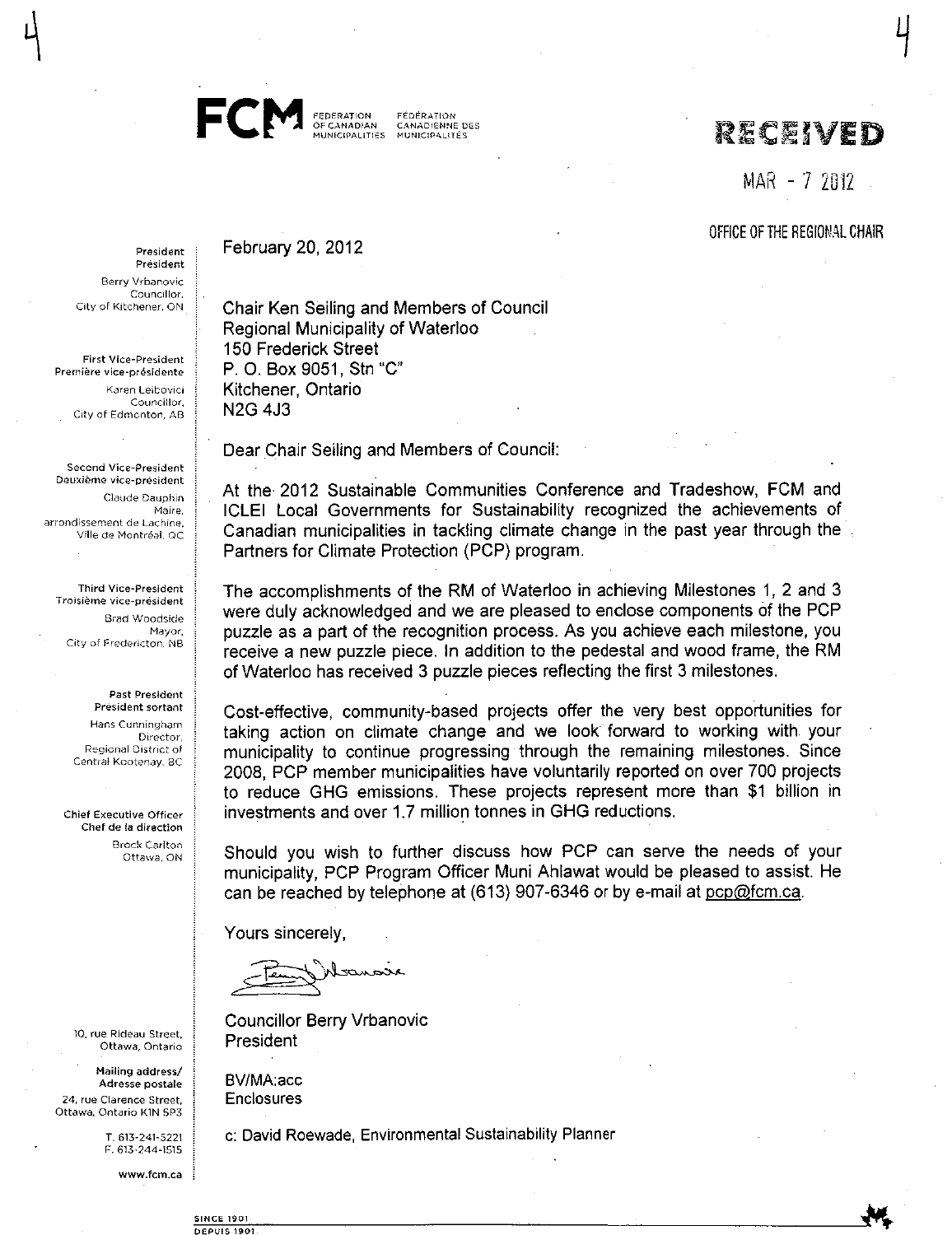<span id="page-4-0"></span>

PLANNING, HOUSING AND COMMUNITY SERVICES

Community Services

**Region of Waterloo** 

Date: February 29, 2012

# **MEMORANDUM**

To: Ken Seiling, Regional Chair and Members of Regional Council

From: Lucille Bish, Director of Community Services Kate Hagerman, Cultural Heritage Specialist

Subject: Lieutenant Governor's Ontario Heritage Award for Community Leadership

The Region of Waterloo has been awarded the 2012 *Lieutenant Governor's Ontario Heritage Award for Community Leadership* for communities with a population over 125,000. The award was received at Queen's Park on February 24, 2012. The Region will formally recognize the receipt of this provincial honour at the March  $7<sup>th</sup>$  meeting of Regional Council.

 $\mathcal{L}_\mathcal{L} = \mathcal{L}_\mathcal{L} = \mathcal{L}_\mathcal{L} = \mathcal{L}_\mathcal{L} = \mathcal{L}_\mathcal{L} = \mathcal{L}_\mathcal{L} = \mathcal{L}_\mathcal{L} = \mathcal{L}_\mathcal{L} = \mathcal{L}_\mathcal{L} = \mathcal{L}_\mathcal{L} = \mathcal{L}_\mathcal{L} = \mathcal{L}_\mathcal{L} = \mathcal{L}_\mathcal{L} = \mathcal{L}_\mathcal{L} = \mathcal{L}_\mathcal{L} = \mathcal{L}_\mathcal{L} = \mathcal{L}_\mathcal{L}$ 

The Award for Community Leadership was created by the Ontario Heritage Trust to recognize communities that have a proven track record and have demonstrated leadership in heritage conservation and celebration; and to promote leadership in heritage conservation and celebration in Ontario's communities through recognition of excellence.

## Summary of Region of Waterloo Nomination Information

The following information was submitted as part of the nomination package showcasing the Region's ongoing support for heritage through its stewardship, programming, promotion, conservation, and commemorative efforts. A full copy of the nomination package is available in the Council library.

## **The Region provides outstanding stewardship to a variety of Region-owned heritage resources, including:**

- The award winning Waterloo Region Museum officially opened in 2010;
- The Joseph Schneider Haus Museum and Gallery, Doon Heritage Village, McDougall Cottage, and The Governor's House and Gaol;
- The nationally-acclaimed Canadian Harvest Collection of German-Canadian Folk Art;
- The Regional Curatorial Centre;
- The Waterloo County (1829-1972), the Region of Waterloo (1973-present) and Woolwich Township archives; and
- Several historically significant bridges and pumping stations.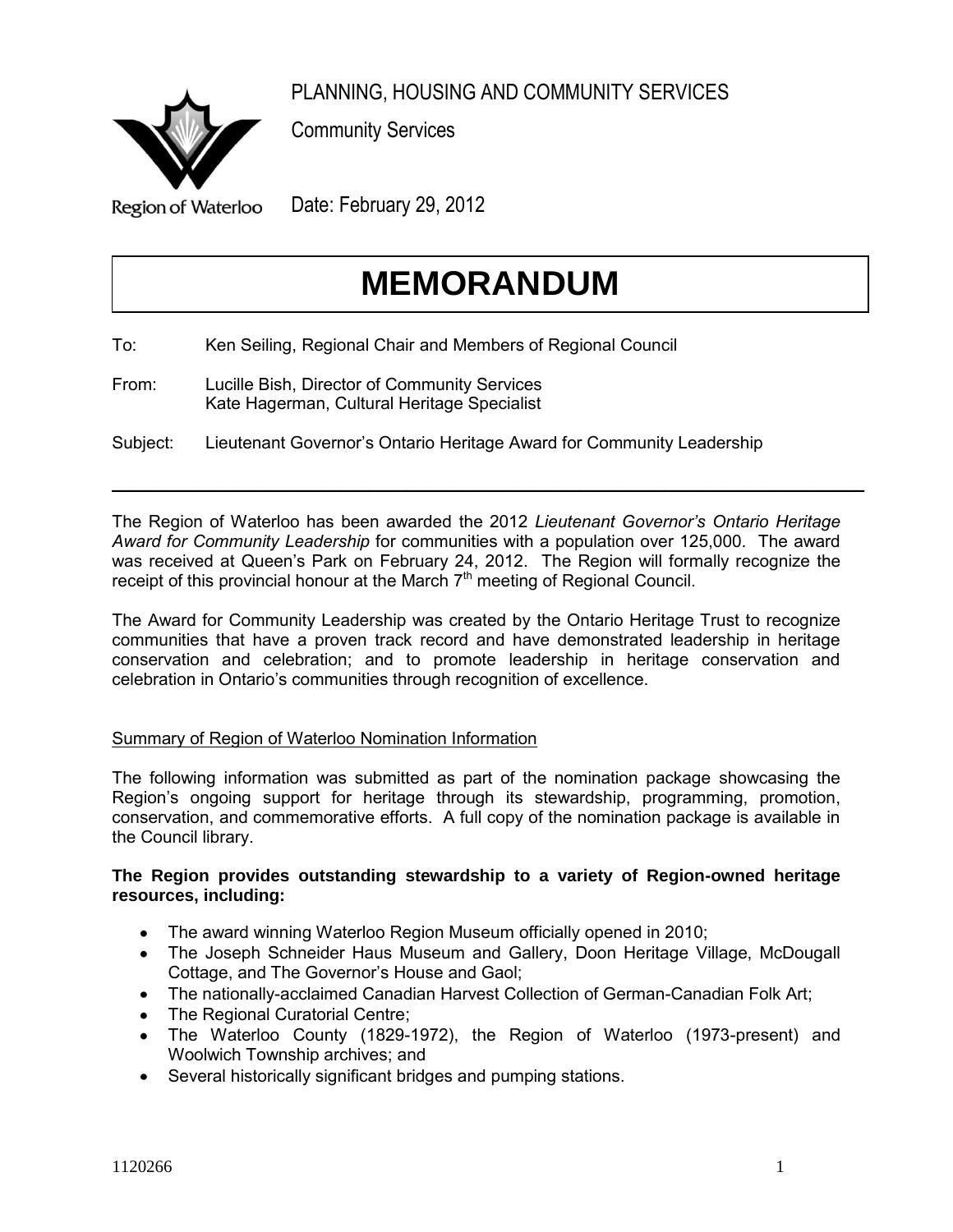## **The Region provides ongoing support for heritage organizations and institutions, by:**

- Funding the Waterloo Regional Heritage Foundation since 1973;
- Maintaining a strong Heritage Planning Advisory Committee (HPAC) since 1994;
- Working closely with the Region's seven area municipality's Municipal Heritage Advisory Committees (MHACs), Local Architectural Conservancy Advisory Committees (LACACs) and area municipal staff responsible for heritage resources;
- Partnering with the local branches of the Architectural Conservancy of Ontario, the Waterloo Historical Society, the Heritage Resources Centre, and the Grand River Conservation Authority on workshops, research and publications.
- Collaborating with local university urban planning and geography departments to offer learning opportunities linked to Regional initiatives through guest lectures and practical student projects; and
- Hosting Waterloo Region Generations an on-line genealogical database of all people who once lived in Waterloo Region, developed by volunteers.

## **The Region supports heritage festivals and events, by:**

- Contributing to local heritage festivals and events by hosting annually Doors Open Waterloo Region, the Waterloo Wellington Children's Groundwater Festival, the Grand National Quilt Exhibition, the Heart & Hands Festival, the Emergency Services Muster, Games and Parade, and many additional program oriented events at the Region's local history museums;
- Supporting Heritage Showcase, an annual exhibition of local heritage organizations;
- Publishing *Events & Exhibits,* a quarterly newsletter highlighting the Region's cultural heritage activities; and
- Having assisted with the planning and hosting of three consecutive Grand River Heritage Day Workshops: 2009 in Wilmot Township; 2010 in Cambridge; and 2011 in Woolwich Township.

## **The Region supports heritage volunteers, by:**

- Providing thousands of volunteer opportunities annually through its living history museums, special events, libraries, advisory committees, and heritage programs; and
- Employing a full-time Coordinator of Volunteer Services who facilitates volunteer involvement and ensures volunteers are recognized for their valuable contributions.

## **The Region commemorates and interprets local history, by:**

- Offering programs and activities at the Waterloo Region Museum, Joseph Schneider Haus, Doon Heritage Village, and McDougall Cottage;
- Supporting and housing the Waterloo County Hall of Fame; publishing materials for all ages on local heritage; and developing interactive web-based heritage resources including the Eby Book, Historic Place Names map, digitized museum collections and a set of four Historical Driving Tour maps;
- Identifying, conserving and developing interpretive plaques for heritage bridges as part of the Heritage Bridge Recognition Program, based on "Spanning the Generations: A Study of Old Bridges in Waterloo Region" (2002);
- Publishing "This Old Haus", an award winning, lushly illustrated account of the life of the first 25 years of the Joseph Schneider Haus community museum;
- Collaborating with the cities of Cambridge, Kitchener and Waterloo to develop four Public Art Tours that celebrate and showcase public art throughout the region; and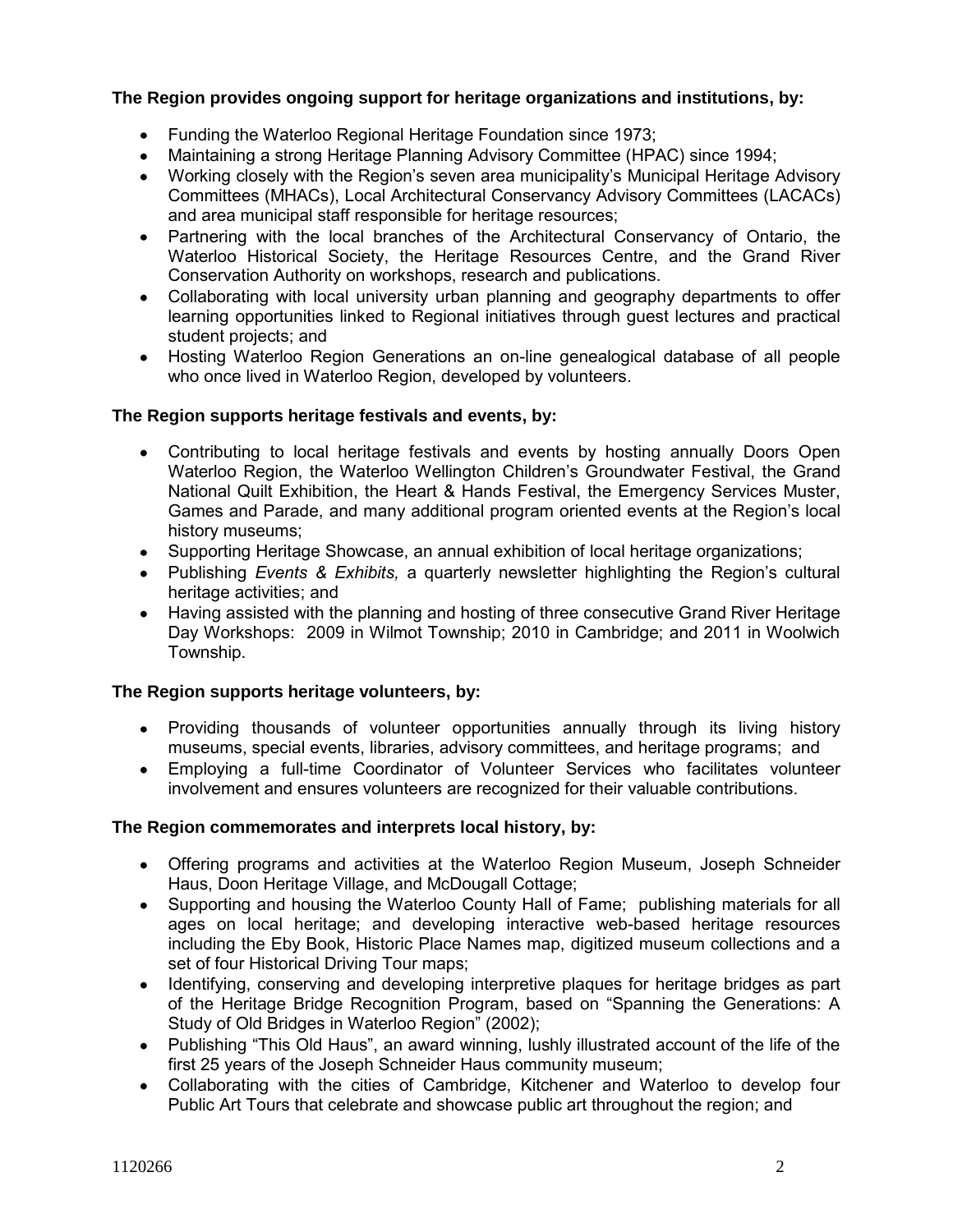Offering workshops and talks for community members to learn about and discuss diverse topics including various aspects of the past, present and future of Waterloo Region.

## **The Region protects heritage resources through heritage by-laws and policies, by:**

- Ensuring the Regional Official Plan (2009) has strong policies that aim to conserve and promote natural and cultural heritage resources;
- Developing one of the Province's first Archaeological Master Plans in 1989 which is now supported by a digitized archaeological potential model;
- Developing and maintaining the Waterloo Regional Heritage Inventory, a digital inventory of heritage resources within the region for use in the land use planning process and historical research;
- Planning to creating a Heritage Toolbox with resources for heritage property owners, developers, municipal staff and the general public to assist with cultural heritage resource conservation;
- Implementing the Arts, Culture & Heritage Master Plan (2002); and
- Designating Environmentally Sensitive Areas since 1976, listing Regionally significant flora and fauna, and identifying and designating Environmentally Sensitive Landscapes.

## **The Region takes an integrated approach to the conservation of heritage properties, by:**

- Using social media and updated websites to promote heritage events and exhibits within the Region. Waterloo Region Doors Open, Waterloo Region Archives, Heart & Hands Festival and Waterloo Region Museum can be found on sites such as Facebook, Twitter and in various blogs.
- Collaboratively undertaking with area municipalities a Cultural Mapping Project that maps resources including heritage properties, historic sites, monuments, museums, archives and historians as key features, in addition to the many other arts and cultural assets throughout the region;
- Working with the Waterloo Regional Tourism Marketing Corporation to integrate arts, culture and heritage promotion;
- Drafting a Regional Implementation Guideline for Cultural Heritage Landscape Conservation;
- Inventorying all pre-1950 purpose-built public buildings across the region;
- Developing a "Scenic Roads and Special Character Streets Resource Document" to guide the treatment scenic corridors during future road improvements;
- Collaborating with the Heritage Resources Centre on a project to nominating local Ontario Heritage Act designated properties to the Canadian Register of Historic Places;
- Providing municipal leadership by being the one of the first supporters of the Heritage Canada Foundations "Landmarks, not Landfills" resolution requesting that all levels of government support financial incentives for heritage restoration; and
- Employing Cultural Heritage Planning staff and over 50 full-time, part-time and seasonal museum staff.

The Region of Waterloo has been and will continue to be a strong supporter of local heritage conservation and promotion. The Region is thankful to the Ontario Heritage Trust for this opportunity to showcase these accomplishments.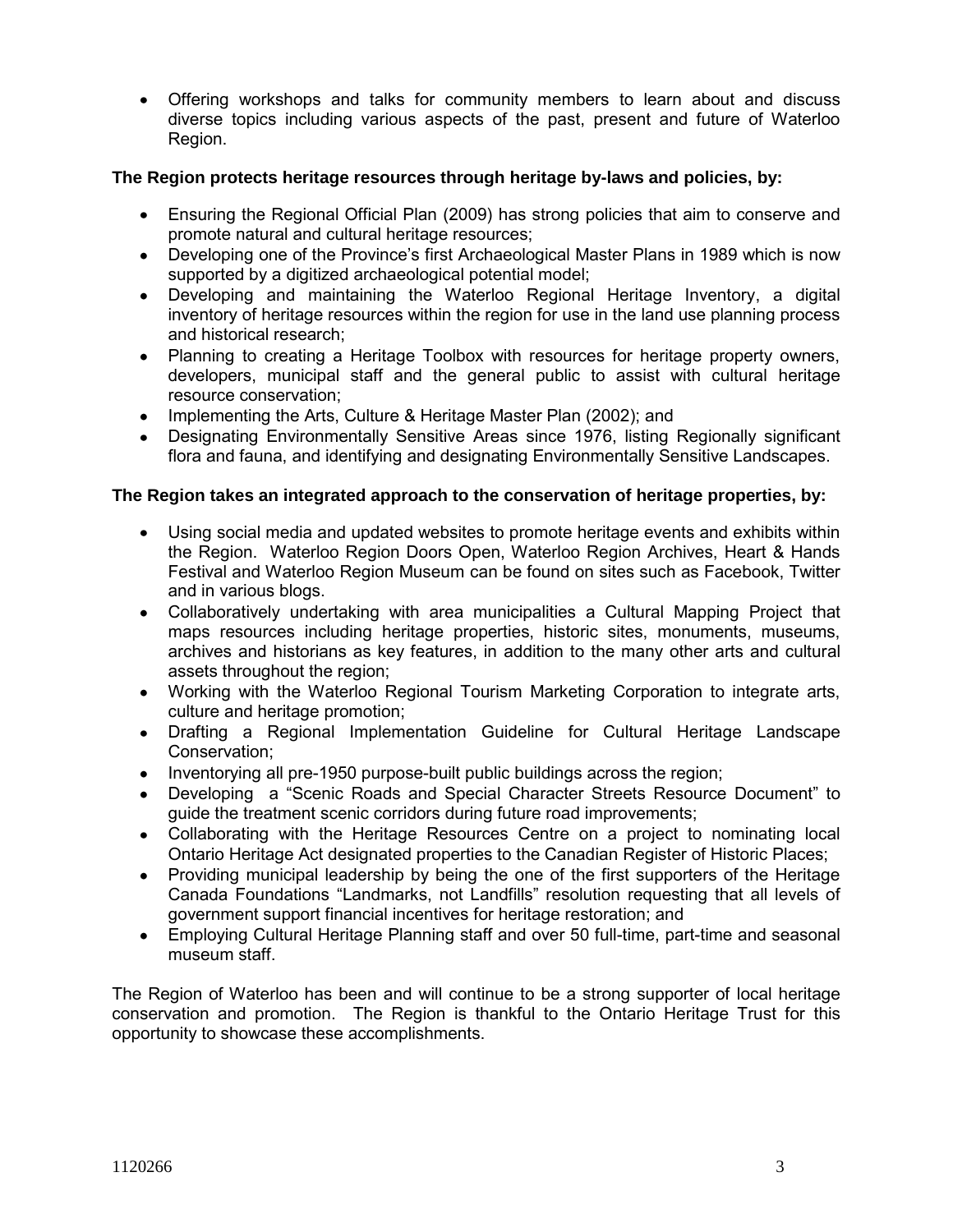<span id="page-7-0"></span>

## **REGION OF WATERLOO**

## **FINANCE DEPARTMENT Procurement & Supply Services Division**

**TO:** Regional Chair Ken Seiling and Members of Regional Council

**DATE:** March 7, 2012 **FILE CODE:** F18-30

### **SUBJECT: T2011-152 MACHINE ROOM-LESS (MRL) ELEVATOR ADDITION AT 150 MAIN STREET, CAMBRIDGE, ON**

#### **RECOMMENDATION:**

THAT the Regional Municipality of Waterloo accept the tender of Dakon Construction Ltd. for Machine Room-Less (MRL) Elevator Addition at 150 Main Street, Cambridge, ON in the amount of \$343,139.19 including all applicable taxes.

#### **SUMMARY:** Nil

#### **REPORT:**

Tenders were called for Machine Room-Less (MRL) Elevator Addition at 150 Main Street, Cambridge, ON and were opened in the presence of K. Smith, R. Van den Berg and J. McCarty.

The following tenders were received:

| Dakon Construction Ltd.    | Waterloo, ON | \$343,139.19 |
|----------------------------|--------------|--------------|
| Greyhound contracting Inc. | Waterloo, ON | \$384,985.35 |

Advertisements for this tender were placed in the Record, on the Ontario Public Buyers Association website and on the Region's website. A total of eight (8) vendors picked up tender documents, however, only two (2) vendors attended the mandatory pre-bid site meeting. The lack of bidders can be attributed to the specialized work involved and the length of time needed to complete the project.

The work of this contract is for a new elevator installation at 150 Main St., Cambridge, ON. The existing 4 story tower currently operates with a single hydraulic lift system which is outdated, inefficient and will also require a major overhaul or replacement in the next couple of years. This installation will allow the overhaul of the existing elevator to happen with minimal impact on service. Most comparable buildings have two elevators as a standard to serve the day to day traffic.

### **CORPORATE STRATEGIC PLAN:**

The installation of a new elevator at 150 Main St., Cambridge, ON will support Focus Area 2 of the Corporate Strategic Plan, Growth Management and Prosperity, and the strategic objective to develop, optimize and maintain infrastructure to meet current and projected needs.

#### **FINANCIAL IMPLICATIONS:**

T2011-152 \$343,139.19 Less: Municipal Rebate of 86.46% (11.24%) (34,131.73)

Total \$309,007.46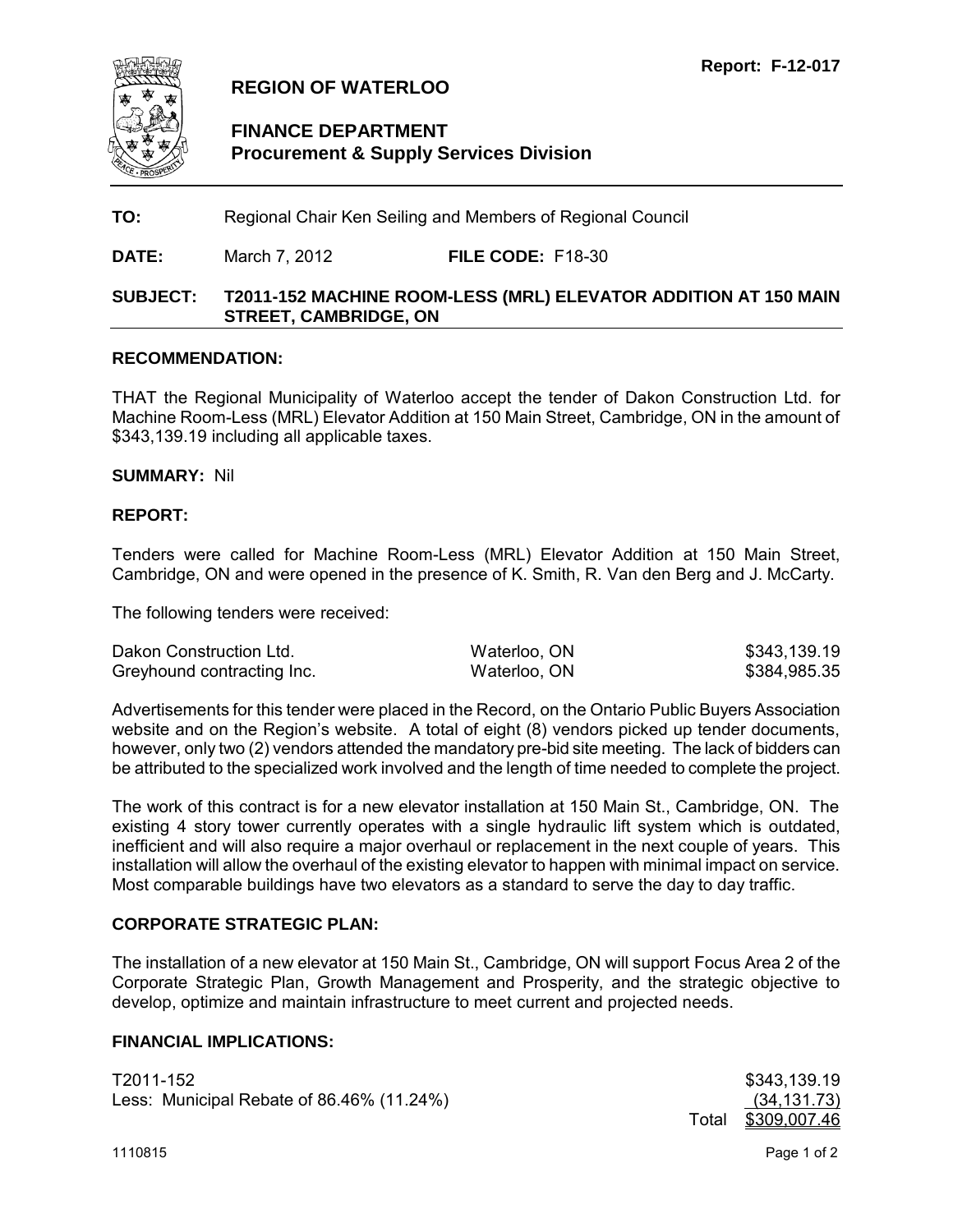The approved 2012 Capital Budget includes \$1,409,000 for 150 Main Street building maintenance (Project 90048) including installation of a new elevator funded from debentures. To-date, \$302,059 of the total project budget has been spent or committed, leaving a balance of \$1,106,941. The cost of the elevator installation can be accommodated within the approved budget.

The final date of acceptance for this tender is March 27, 2012.

#### **OTHER DEPARTMENT CONSULTATIONS/CONCURRENCE:** Nil

**ATTACHMENTS:** Nil

**PREPARED BY:** *C. Whitlock*, Director, Procurement & Supply Services

**APPROVED BY:** *A. Hinchberger*, Acting Chief Financial Officer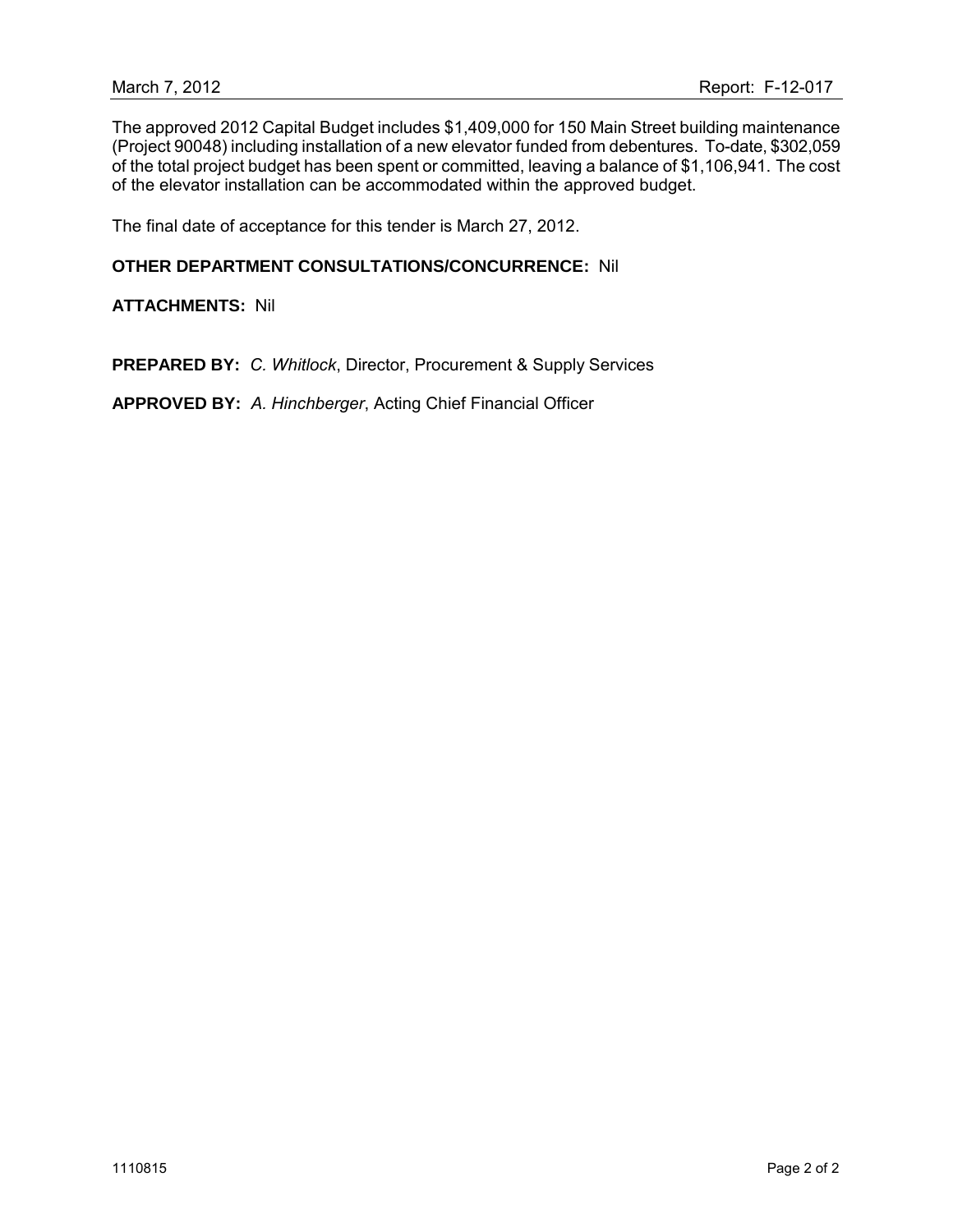<span id="page-9-0"></span>

## **REGION OF WATERLOO**

## **FINANCE DEPARTMENT Procurement & Supply Services Division**

**TO:** Regional Chair Ken Seiling and Members of Regional Council

**DATE:** March 7, 2012 **FILE CODE:** F18-20

## **SUBJECT: Q2011-1144 CARGO MINI VANS**

#### **RECOMMENDATION:**

THAT the Regional Municipality of Waterloo accept the quotation of Weiland Ford Sales Ltd. for the supply of four (4) Cargo Mini Vans at a total cost of \$115,287.12 including all applicable taxes.

#### **SUMMARY:** Nil

#### **REPORT:**

Quotations were called for the supply of four (4) Cargo Mini Vans and were advertised in the Record, on the Ontario Public Buyers Association website and on the Region's website. The following quotations were opened in the presence of L. Buitenhuis and D. Schmidt.

| Weiland Ford Sales Ltd. | Kitchener, ON | \$115,287.12 |
|-------------------------|---------------|--------------|
| East Court Ford Lincoln | Agincourt, ON | \$120,322,63 |

Seven vendors downloaded the bid document from the Region's website, however only two bids were received. The quotation process was open to all makes and models which had similar characteristics to the Dodge Caravan or the Ford Transit Connect. The Region has selected the Cargo Minivan, Ford Transit Connect vehicle, as it has a 2.0 litre sized engine, providing better mileage and environmental considerations.

Three full size commercial vans, 8182 for the Laboratory and units 5148 and 5149 for Facilities, are being replaced to cargo minivans. Vehicle 3174 for Landfill has been upgraded from a car to a minivan as this vehicle will be used for the delivery of blue/green waste collection boxes. This minivan will have the same 2.0 litre motor size as a car.

#### **CORPORATE STRATEGIC PLAN:**

The Strategic Plan supplies the impetus to the long running fleet greening initiatives. In particular, Focus Area 1 - Environmental Sustainability to protect and enhance the environment included actions to reduce emissions. Current objectives include 1.1) integrate environmental considerations into the Region's decision-making and 1.2) reduce greenhouse gas emissions and work to improve air quality.

The "Region of Waterloo Environmental Sustainability Strategy" also outlines objectives to minimize both life cycle emissions and life cycle costs when selecting vehicles. This reflects the fact that many vehicles run up life cycle fuel costs that exceed the costs of purchase. Selecting a low fuel consumption vehicle represents simultaneously the most economic and environmentally sustainable choice.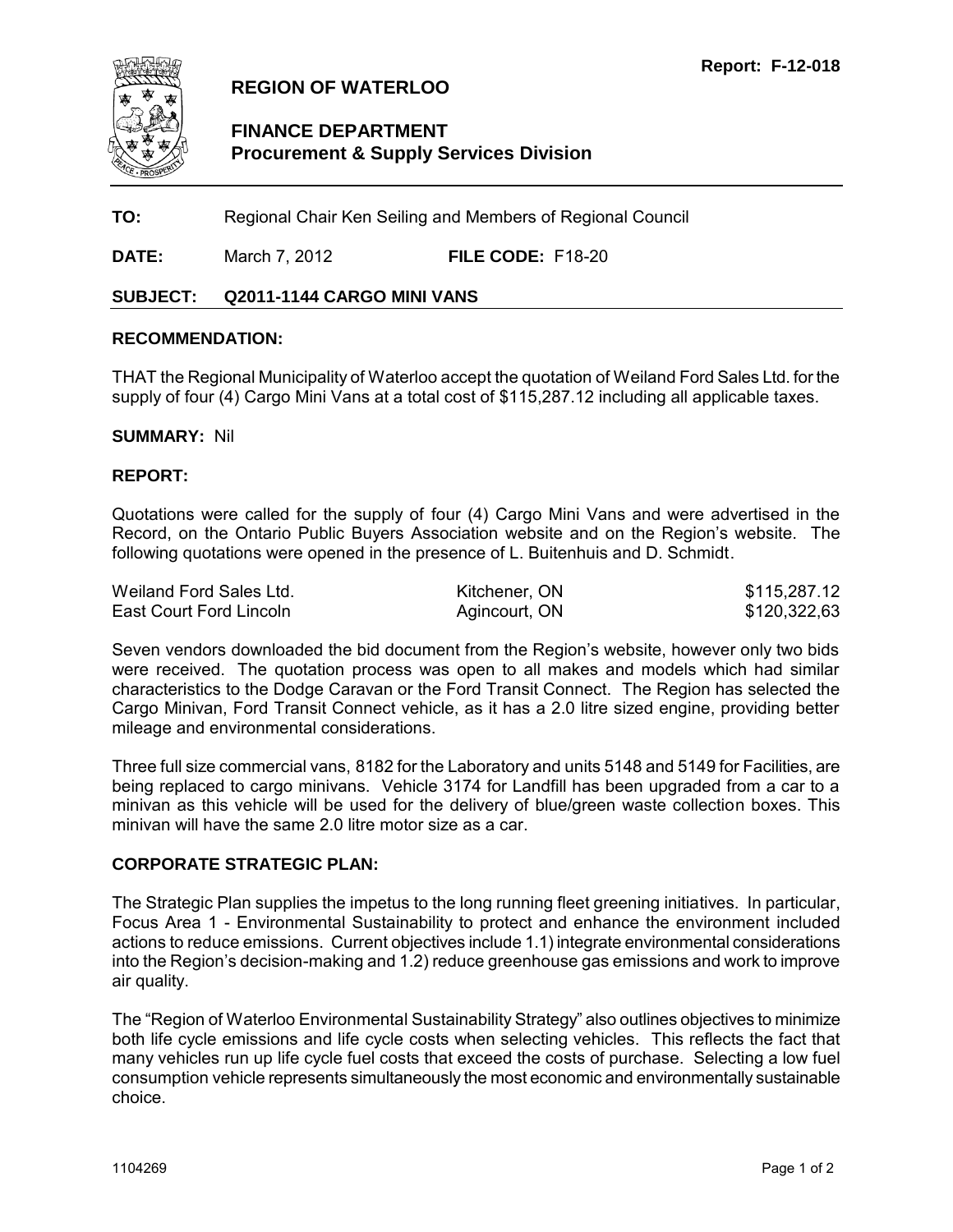The 2011 Natural Resources Canada published EnerGuide values for vans, include:

- Chevrolet Express Cargo (4.3), 14.1L/100km;
- Dodge Caravan (3.6), 12.2L/100km;
- Ford Econoline  $(4.6)$ , 16.0L/100km;
- Ford Transit Connect (2.0), 9.9L/100km.

Reducing green house emissions was said to be a priority for the Region. The Connect vehicle consumes 19% less fuel than the next closest competitor to perform the same work.

#### **FINANCIAL IMPLICATIONS:**

| Q2011-1144                                       |       | \$115,287.12 |
|--------------------------------------------------|-------|--------------|
| Less: Municipal Rebate of 86.46% of HST (11.24%) |       | (11, 467.50) |
|                                                  | Total | \$103,819.62 |

In Report CR-FM-11-019, dated September 6, 2011, pre-budget approval was requested for replacement vehicles for various departments and was approved by Council on September 14, 2011. This quotation is for the replacement of three vans with a 2012 budget of \$35,000 each and one car with a budget of \$27,000. The base quotation per vehicle is \$25,954.91 and reflects the Region's standard specifications, excluding after market outfitting such as shelving. The Cargo Mini Vans will be funded from the appropriate Vehicle/Equipment Reserves.

The final date of acceptance for this quotation is March 9, 2012.

#### **OTHER DEPARTMENT CONSULTATIONS/CONCURRENCE:** Nil

**ATTACHMENTS:** Nil

**PREPARED BY:** *C. Whitlock*, Director, Procurement & Supply Services

**APPROVED BY:** *A. Hinchberger*, Acting Chief Financial Officer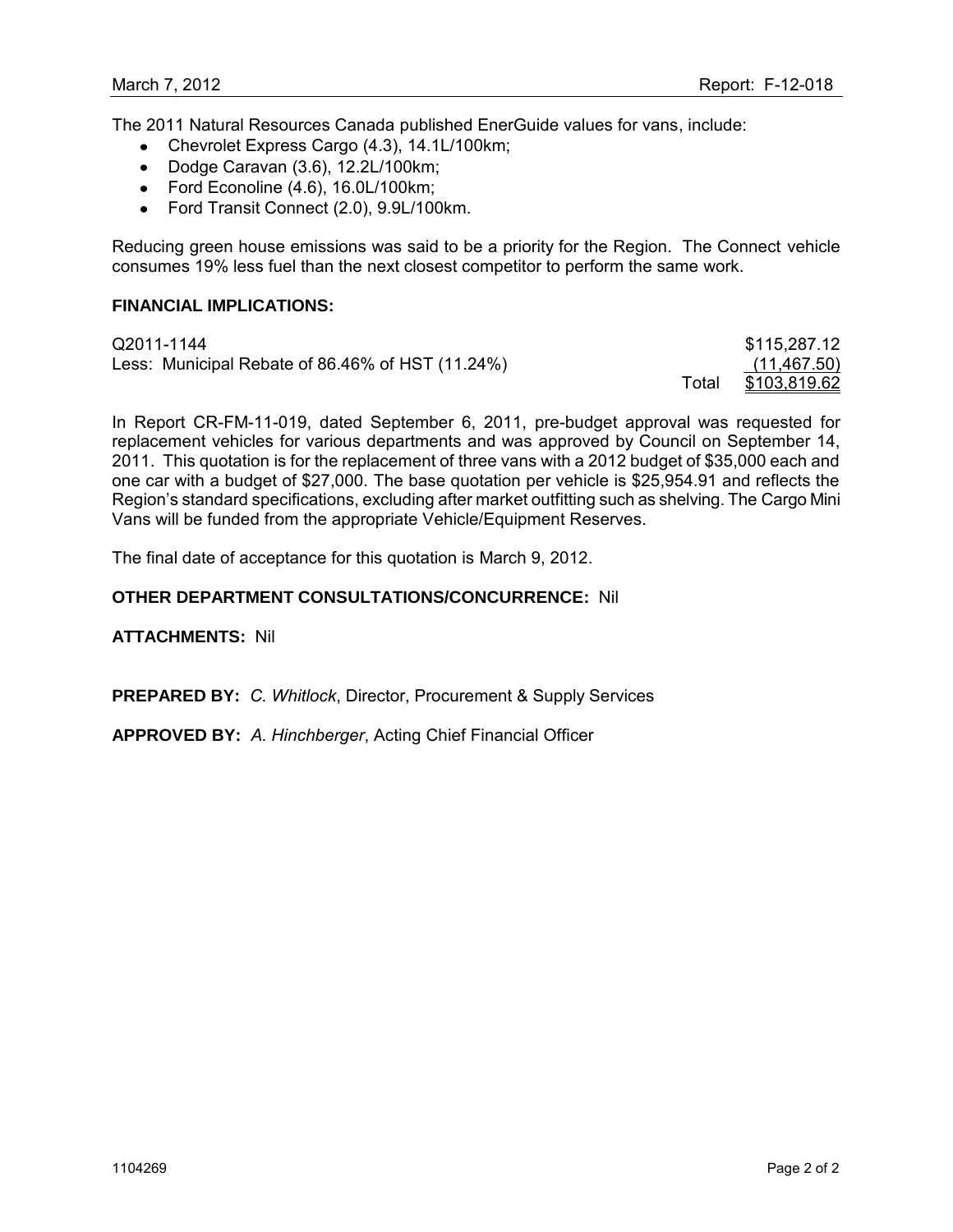<span id="page-11-0"></span>

## **REGION OF WATERLOO**

## **FINANCE DEPARTMENT Procurement & Supply Services Division**

## **TO:** Regional Chair Ken Seiling and Members of Regional Council

**DATE:** March 7, 2012 **FILE CODE:** F18-30

## **SUBJECT: T2012-002 REGION OF WATERLOO INTERNATIONAL AIRPORT REHABILITATION OF RUNWAY 08-26 AND RUNWAY GUARD LIGHTS INSTALLATION, TOWNSHIP OF WOOLWICH**

#### **RECOMMENDATION:**

THAT the Regional Municipality of Waterloo accept the tender of Capital Paving Inc., for the Region of Waterloo International Airport Rehabilitation of Runway 08-26 and Runway Guard Lights Installation, Township of Woolwich in the amount of \$5,326,046.57 including all applicable taxes.

#### **SUMMARY:** Nil

#### **REPORT:**

Tenders were called for Region of Waterloo International Airport Rehabilitation of Runway 08-26 and Runway Guard Lights Installation, Township of Woolwich and were opened in the presence of F. Kosa, C. Wood and J. Markovic.

The following tenders were received:

| Capital Paving Inc.                  | Puslinch, ON   | \$5,326,046.57 |
|--------------------------------------|----------------|----------------|
| E & E Seegmiller Ltd.                | Kitchener, ON  | \$5,502,689.70 |
| <b>Dufferin Construction Company</b> | Oakville, ON   | \$5,514,239.43 |
| Coco Paving Inc.                     | Petersburg, ON | \$5,585,820.23 |
| Steed & Evans Ltd.                   | Heidelberg, ON | \$6,102,560.16 |
| Cox Construction Ltd.                | Guelph, ON     | \$6,805,133.55 |

Work for this contract consists of the reconstruction of a portion of Runway 08-26 (approximately 1,600m) to improve older sections that are exhibiting deterioration of the pavement structure. In addition, the contract will include isolated subdrain repairs, minor apron asphalt repairs, replacement of the runway edge lights and installation of new runway guard lights.

#### Construction Schedule

Construction is scheduled to commence on or about April 16, 2012 with completion expected by late May, 2012. Temporary runway displacements and closures will be required to facilitate this work. Westjet will not be operating flights during the period between May 1 and May 12, 2012 to accommodate the construction activities. In an effort to minimize the duration of the displacements and closures and the overall impact on airport operations, construction staging will be very tight and the contract will be structured to allow contractors to work 24 hours a day, 7 days a week if necessary.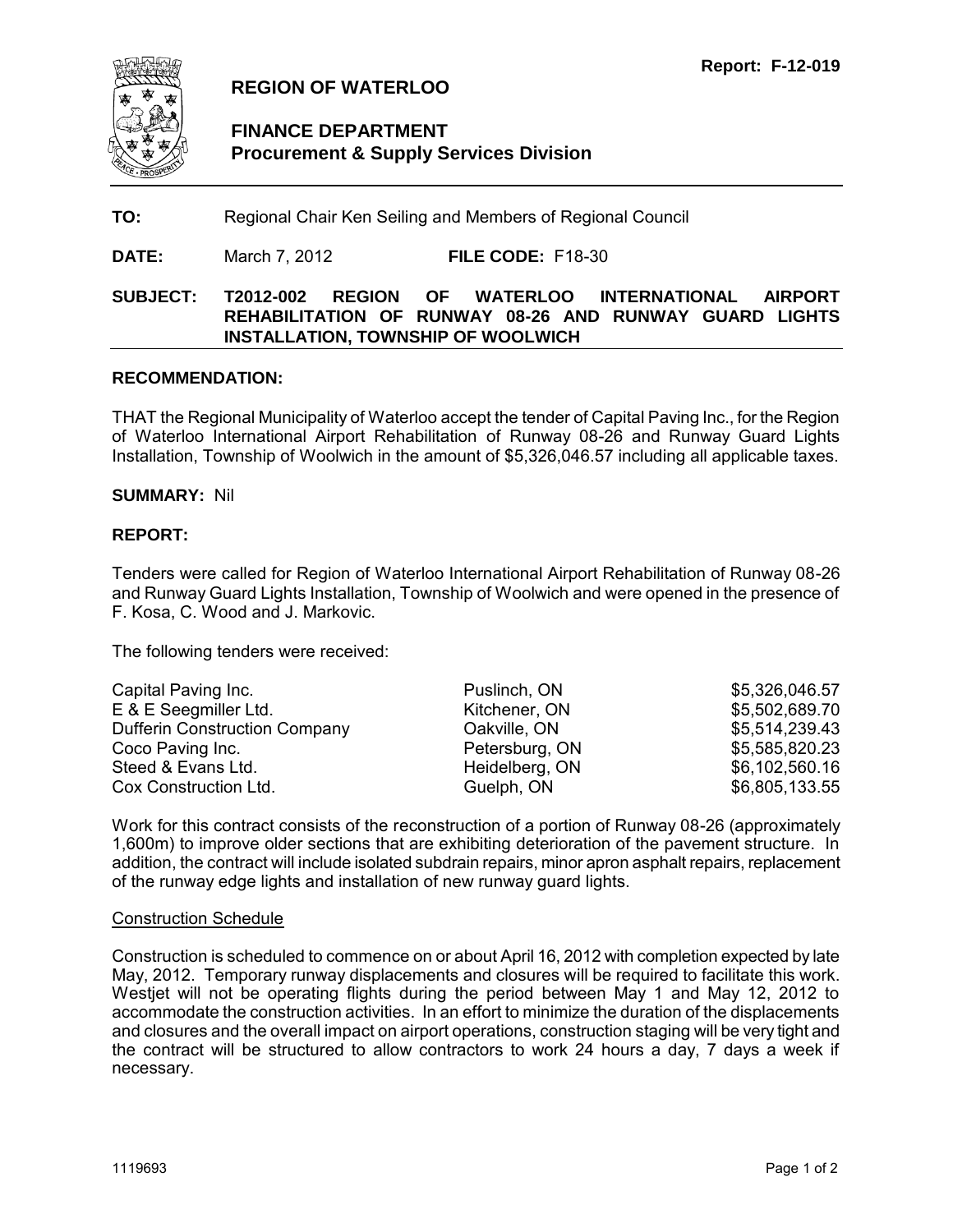Most of the after-hours work (if required) would occur during asphalt removal and paving operations, currently scheduled between April 23 and May 12, 2012. Specific timing will be dependent on the weather and the contractor's schedule of construction activities.

#### **CORPORATE STRATEGIC PLAN:**

Award of this contract meets Focus Area 2 – Growth Management and Prosperity of the Region Strategic Plan in that it develops, optimizes and maintains infrastructure to meet current and projected needs and Focus Area 3 – Sustainable Transportation under Strategic Objective 3.4.4 which supports the growth of aviation-related activities at the Region of Waterloo International Airport.

#### **FINANCIAL IMPLICATIONS:**

| T2012-002                                          |           | \$5,326,046.57 |
|----------------------------------------------------|-----------|----------------|
| Engineering - Consultant                           |           | 350,000.00     |
| LED Edgelight Installation (Future Contract)       |           | 200,000.00     |
| Materials Inspection & Testing during Construction |           | 180,000.00     |
| Engineering - Regional                             |           | 90,000.00      |
| <b>Advertising &amp; Printing</b>                  |           | 2,500.00       |
|                                                    | Sub-total | \$6,148,546.57 |
| Less: Municipal Rebate of 86.46% (11.24%)          |           | (680, 980.63)  |
|                                                    | Total     | \$5,467,565.94 |

The Region of Waterloo's 2012 Transportation Airport Capital Program includes a budget of \$7.684 million for this project. This budget is comprised of \$6.984 million from the Runway 08-26 Rehabilitation project (3548) and \$0.7 million from the Runway Guard Lights project (3572). Based on the low tender result, the Regional Transportation Division's costs for this contract is \$5,467,565.94 which is \$2.216 million (29%) below the project budget. This significant cost underrun can be attributed to competitive pricing received on this early 2012 tender, particularly for asphalt supply and placement. Paving accounts for approximately 60% of the overall value of this contract. Staff had anticipated that the Region would pay substantial premiums on this contract for runway grade asphalt placement with night work likely required under a very tight schedule. These premiums were not realized in the competitive bidding process as the tender prices received for runway paving were at or below typical levels for 2011 Regional roadway contracts.

Financing for the project was originally estimated at \$4.0 million from Transport Canada's Airport Capital Assistance Program (ACAP) and \$3.684 million from debentures. Based on tender pricing, ACAP funding is now estimated at \$2.7 million with the remaining \$2.768 million to be provided from debentures.

The final date of acceptance for this tender is April 8, 2012.

#### **OTHER DEPARTMENT CONSULTATIONS/CONCURRENCE:** Nil

#### **ATTACHMENTS:** Nil

**PREPARED BY:** *C. Whitlock*, Director, Procurement & Supply Services

**APPROVED BY:** *A. Hinchberger*, Acting Chief Financial Officer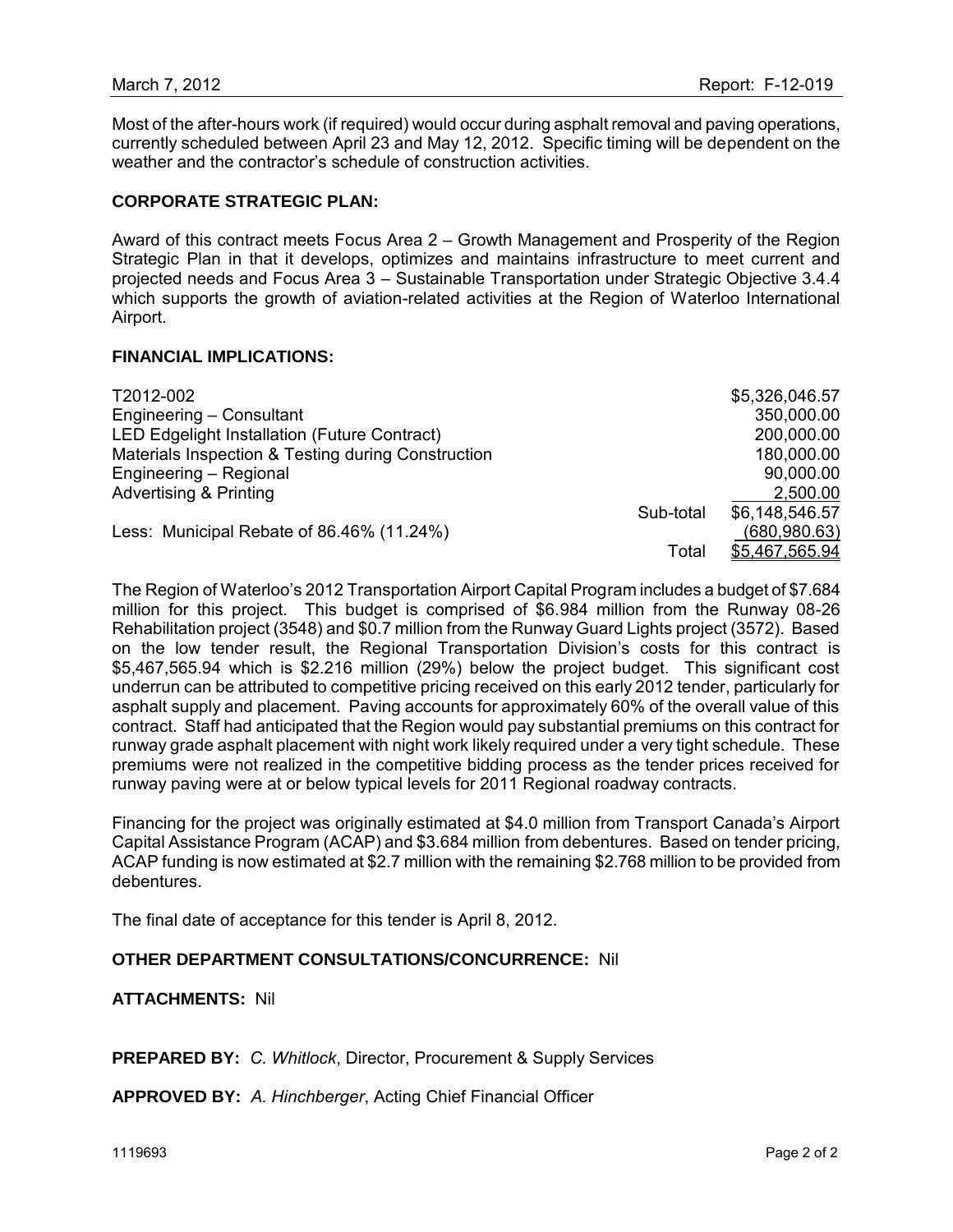<span id="page-13-0"></span>

## **REGION OF WATERLOO**

## **FINANCE DEPARTMENT Procurement and Supply Services Division**

**TO:** Regional Chair Ken Seiling and Members of Regional Council

**DATE:** March 7, 2012 **FILE CODE:** F18-30

### **SUBJECT: T2012-102 SUNNYSIDE HOME HRV UNIT REPLACEMENT**

#### **RECOMMENDATION:**

THAT the Regional Municipality of Waterloo accept the tender of Conestogo Mechanical Inc. for the installation of Sunnyside Home Heat Recovery Ventilator (HRV) Unit Replacement in the amount of \$720,883.50 including all applicable taxes.

#### **SUMMARY:** Nil

#### **REPORT:**

Tenders were called for the Sunnyside Home HRV Unit Replacement and were opened in the presence of J. Rocha, T. Pedlar and J. Markovic.

The following tenders were received:

| Conestogo Mechanical Inc.       | Kitchener, Ontario | \$720,883.50 |
|---------------------------------|--------------------|--------------|
| <b>Trademark Industrial</b>     | Kitchener, Ontario | \$728,234.15 |
| <b>Velocity Mechanical Inc.</b> | Kitchener, Ontario | \$728,850.00 |
| Brenner Mechanical Inc.         | Waterloo, Ontario  | \$740,403.12 |
| Dean Lane Contractors Inc.      | Kitchener, Ontario | \$740,622.34 |

Sunnyside Home for the Aged is located at 247 Franklin Street North in the City of Kitchener. Air side heat recovery, for the exhaust systems serving the resident wings, was identified as an option for reducing natural gas consumption in the building. Based on the results of a pilot study involving one air handling unit, staff identified seven other air handling units as candidates for the heat recovery technology.

The work of this contract is for the replacement of seven heat recovery units for the identified air handling units and includes the previously approved equipment supply incorporated into this contract through a novation agreement for installation. A detailed design was completed based on the pre-selected equipment. The equipment has been pre-ordered and is scheduled to arrive by April 2012 for immediate installation. The installation of this equipment is expected to reduce Sunnyside's natural gas consumption by 24%.

### **CORPORATE STRATEGIC PLAN:**

Award of this contract meets the Corporate Strategic Plan objective to "integrate environmental considerations into the Region's decision making" under Strategic Focus Area 1 - Environmental Sustainability.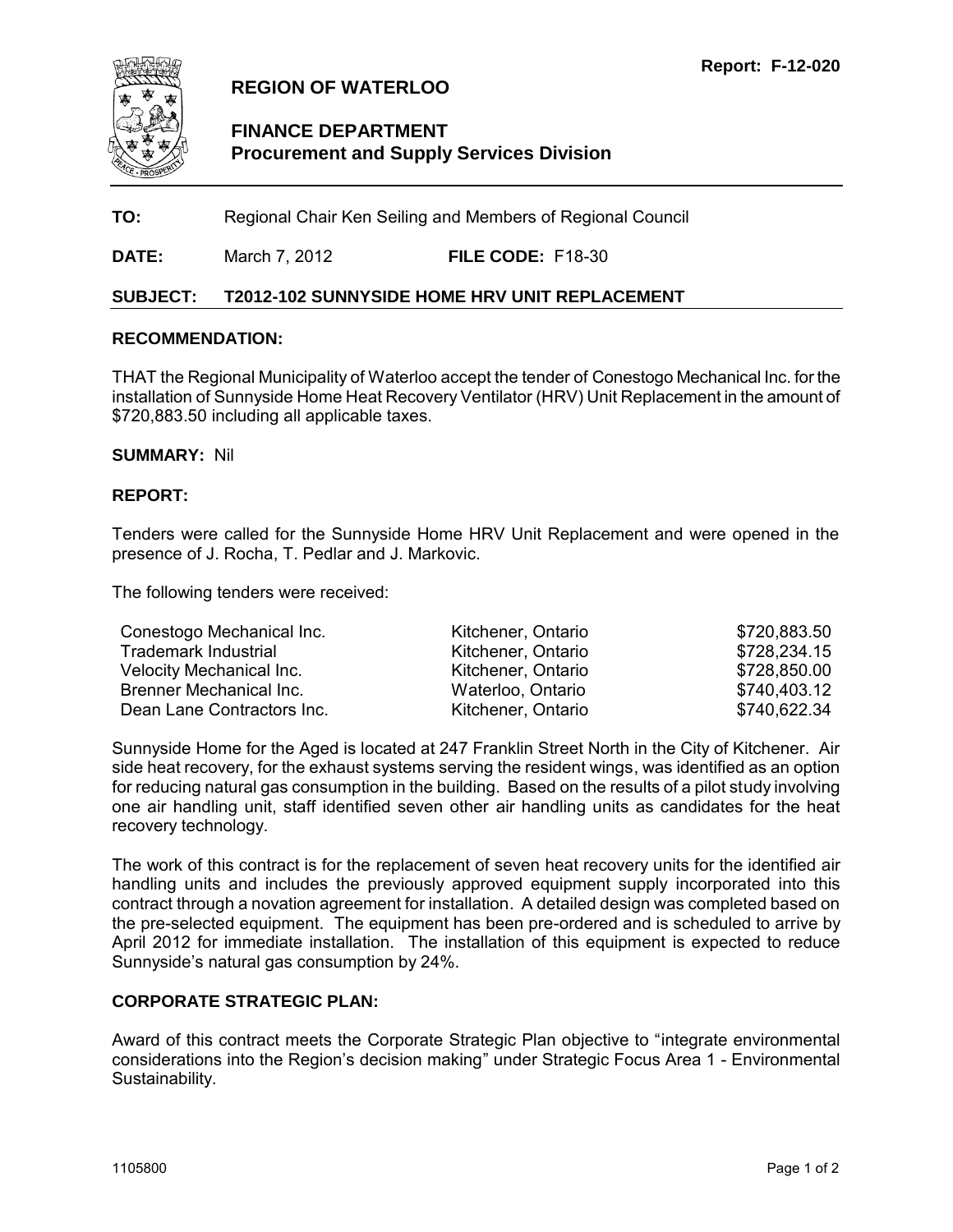#### **FINANCIAL IMPLICATIONS:**

| T2012-102                                        |       | \$720,883.50 |
|--------------------------------------------------|-------|--------------|
| Less: Municipal Rebate of 86.46% of HST (11.24%) |       | (71, 704.30) |
|                                                  | ™ota⊧ | \$649,179.20 |

The Region of Waterloo approved Capital Budget includes \$750,000 for the replacement of seven heat recovery units at Sunnyside Home to be funded from debentures. The Heat Recovery Equipment supply and installation cost of \$649,179.20 is within the amount allotted in the total project budget for this equipment. The remaining funds will be used for other costs related to this work.

The final date of acceptance for this tender is April 2, 2012.

#### **OTHER DEPARTMENT CONSULTATIONS/CONCURRENCE:** Nil

**ATTACHMENTS:** Nil

**PREPARED BY:** *C. Whitlock*, Director, Procurement and Supply Services

**APPROVED BY:** *A. Hinchberger*, Acting Chief Financial Officer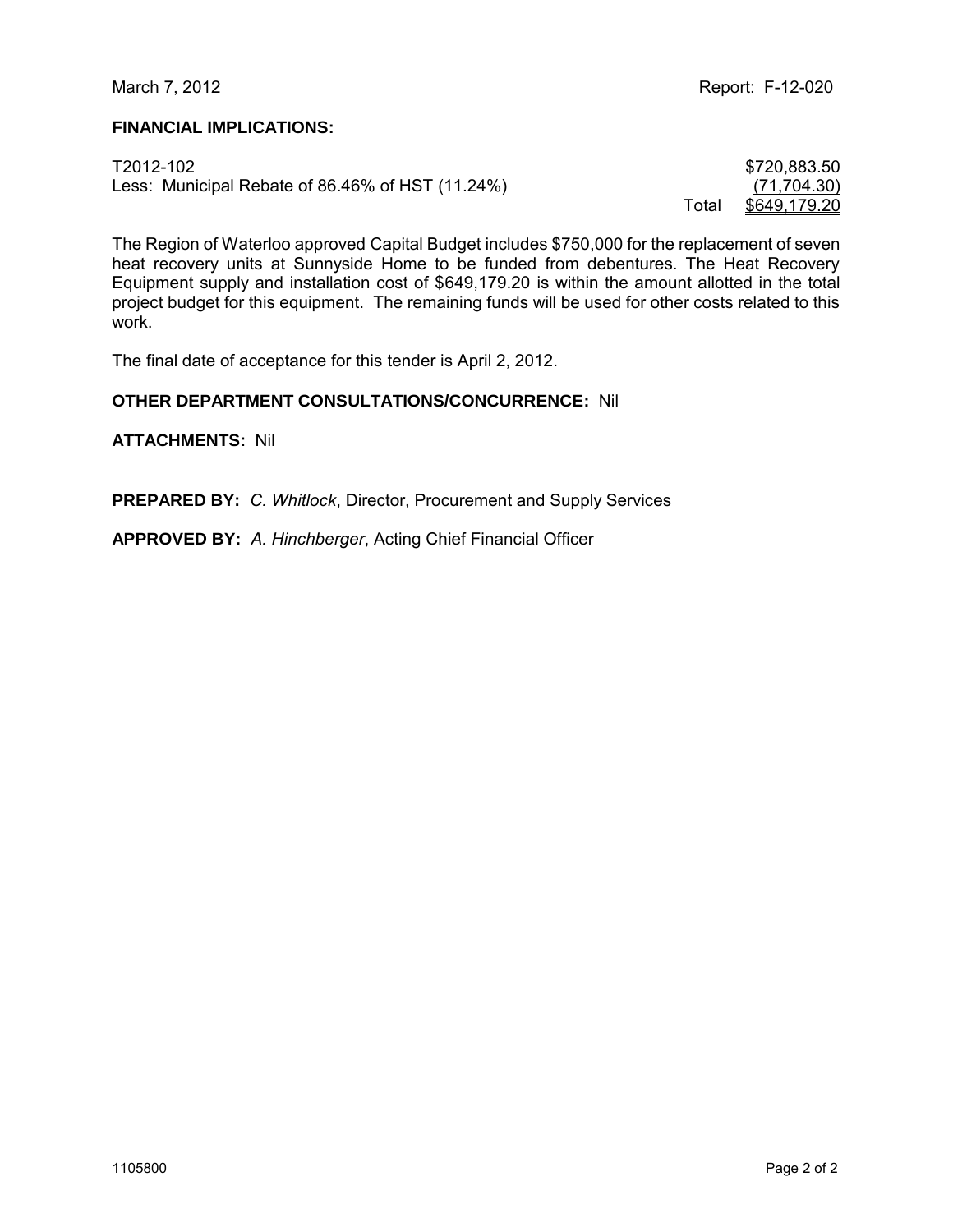## <span id="page-15-0"></span>**THE REGIONAL MUNICIPALITY OF WATERLOO PLANNING AND WORKS COMMITTEE**

## **Summary of Recommendations to Council**

The Planning and Works Committee recommends as follows:

- 1. THAT the Region of Waterloo accept P-12-021, Monthly Report of Development Activity for January 2012, dated February 28, 2012.
- 2. THAT the Regional Municipality of Waterloo enter into a Consulting Services Agreement with IBI Group for P2012-04 Multi Modal Transit Hub to an upset limit of \$313,109.44, including taxes, as described in Report No. P-12-033, dated February 28, 2012.
- 3. THAT the Regional Municipality of Waterloo adopt the amended Implementation Guideline For Road Allowance Dedications On and Adjacent to Known and Potentially Contaminated Sites, as detailed in Report P-12-025, dated February 28, 2012, as a Regional Implementation Guideline, in accordance with Section 12.2.2 of the Regional Official Policies Plan and Section 10.B of the Regional Official Plan.
- 4. THAT the Regional Municipality of Waterloo initiate the detailed design for the widening to 4 lanes of Ira Needles Boulevard and associated improvements from Highview Drive to Erb Street West in 2012 and advance construction from 2019 to 2015, to be confirmed through the 2013 budget process, all as described in Report No. P-12-026 dated February 28, 2012.
- 5. THAT the Regional Municipality of Waterloo take the following action regarding the Region's Brownfields Financial Incentive Program, as described in Report No. P-12- 009/F-12-016, dated February 28, 2012:
	- a) Direct staff to develop a framework to formalize the prioritization of financial incentives within key reurbanization areas and ensure alignment with other strategic Regional objectives;
	- b) Continue to work with the Area Municipalities to refine the Brownfield Financial Incentive Program's three funding components.
- 6. That the Regional Municipality of Waterloo direct staff to take the following action regarding investigating sustainable approaches to soil and sediment management, as described in Report No. P-12-011/E-12-020, dated February 28, 2012:
	- a) Initiate a broader stakeholder consultation to generate discussion, share information and ideas and identify opportunities for partnership related to the concept of a Soil Remediation and Aggregate Recycling Facility;
	- b) Enter into any agreements with the City of Kitchener related to the Victoria Park Rehabilitation Project as may be required per the Ministry of Environment (MOE) Showcasing Water Innovation Grant Funding, announced on January 13, 2012;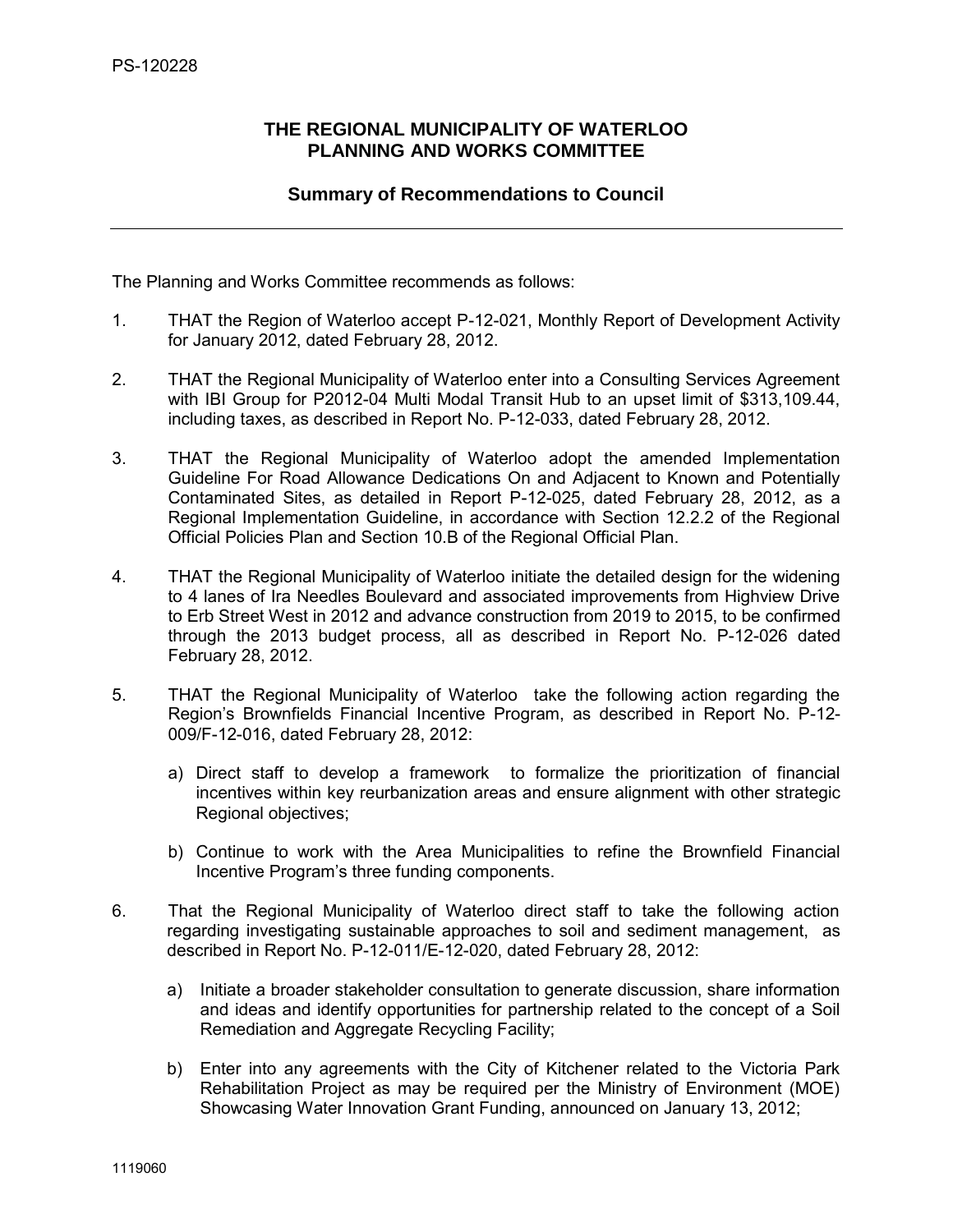- c) Utilize the funds identified in the MOE Showcasing Water Innovation Grant toward the undertaking of a more detailed feasibility study relating to a Soil Remediation and Aggregate Recycling Facility, for inclusion as part of the Region's Waste Management Master Planning process; and,
- d) Direct the revenue from tipping fees related to the Victoria Lake Park Rehabilitation project into the Waste Management Reserve Fund to be used for costs associated with the management/handling of the sediment over the two-year sediment rehabilitation trial program and to fund initiatives from the outcome of the Waste Management Master Planning process.
- 7. THAT The Regional Municipality of Waterloo take the following action regarding the Transit Supportive Strategy to enhance transit ridership in the City of Cambridge, as described in P-12-023/E-12-028, dated February 28, 2012:

Conflicts: D. Craig R. Deutschmann K. Seiling

- a) Approve the 2012 Implementation Plan and allocation of \$1,000,000, as described in Report No. P-12-023/E-12-028 and summarized in Attachment 1, subject to the acceptance by the City of Cambridge and finalizing an agreement between the Region of Waterloo and the City of Cambridge;
- b) Formalize and execute a Memorandum of Understanding for the administrative and financial management of the program between the Region of Waterloo and City of Cambridge;
- c) Authorize any unspent funds in a calendar year to be carried over for future initiatives as part of the Transit Supportive Strategy, with any changes in the use of these funds to be agreed upon by both the Region of Waterloo and the City of Cambridge.
- 8. THAT the Regional Municipality of Waterloo enter into a Consulting Services Agreement with MTE Consultants Inc. to provide consulting engineering services for Detailed Design, Contract Administration and Construction Inspection Services associated with intersection improvements on Ottawa Street from Alpine Road to Homer Watson Boulevard in the City of Kitchener at an upset limit of \$404,922 plus applicable taxes for the design phase, with construction administration services to be paid on a time basis. [E-12-004]
- 9. THAT The Regional Municipality of Waterloo direct and authorize the Regional Solicitor to take the following actions with respect to the expropriation of lands for the construction of the Rapid Transit Project Stage 1 on King Street South, from John Street, in the City of Waterloo to King Street West, at Victoria Street, in the City of Kitchener, in the Region of Waterloo as detailed in Recommended Rapid Transit Implementation Option Report E-11-072 dated, June 15, 2011:

Conflicts: D. Craig R. Deutschmann K. Seiling

1. Complete application(s) to the Council of the Regional Municipality of Waterloo, as may be required from time to time, for approval to expropriate land, which is required for the Rapid Transit Project Stage 1 and described as follows:

## **Fee Simple Partial Takings:**

a) Part Lot 287, Plan 385 being Part 1 on 58R-17317, City of Waterloo, Regional Municipality of Waterloo (238 King Street South, Waterloo)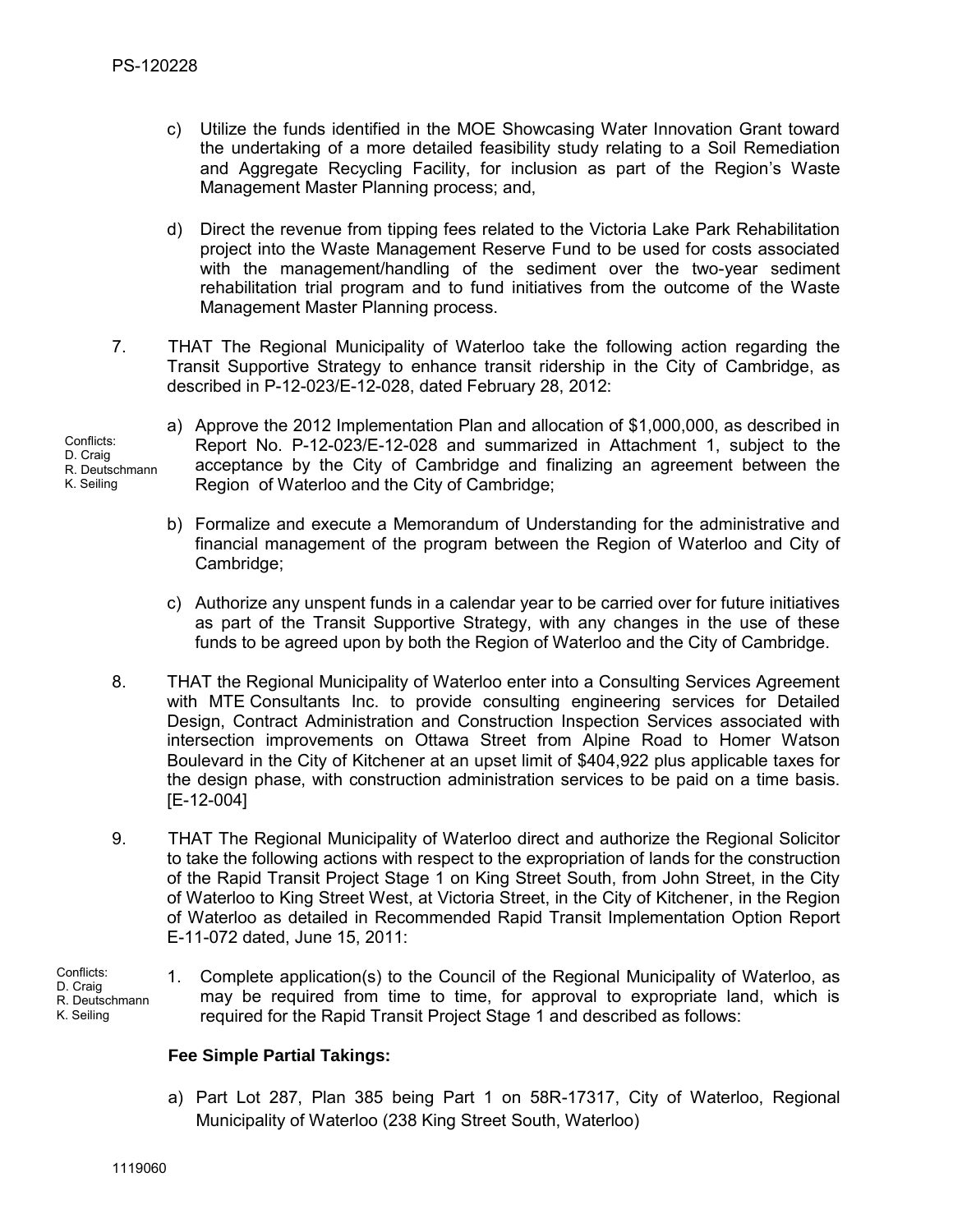- b) Part Lot 288, Plan 385 being Parts 3 & 4 on 58R-17317, City of Waterloo, Regional Municipality of Waterloo (242 King Street South, Waterloo)
- c) Part of Lots A and C, Plan 437; Part of Lots 53 and 54, Plan 376 being Part 4 on 58R-17368, City of Kitchener, Regional Municipality of Waterloo (618 King Street West, Kitchener)
- d) Part of Lots 37 and 38, Plan 377 being Part 14 on 58R-17368, City of Kitchener, Regional Municipality of Waterloo (687 King Street West, Kitchener)
- e) Part of Lots 36 and 37, Plan 377 being Parts 12 and 13 on 58R-17368, City of Kitchener, Regional Municipality of Waterloo (683 King Street West, Kitchener)
- f) Part Lot 36, Plan 377 being Parts 10 & 11 on 58R-17368, City of Kitchener, Regional Municipality of Waterloo (679 King Street West, Kitchener)
- g) Part of Lot 401, Plan 376 being Part 10 on 58R-17373, City of Kitchener, Regional Municipality of Waterloo (698 King Street West, Kitchener)
- h) Part Lot 401, Plan 376 being Part 9 on 58R-17373, City of Kitchener, Regional Municipality of Waterloo (702 King Street West, Kitchener)
- i) Part of Lots 43 and 44, Plan 377 being Parts 15 and 16 on 58R-17373, City of Kitchener, Regional Municipality of Waterloo (737 King Street West, Kitchener)
- j) Part of Lots 29 and 30, Plan 377 being Part 7 on 58R-17368, City of Kitchener, Regional Municipality of Waterloo (637-641 King Street West, Kitchener)
- k) Part of Lots 21, 29 and 30, Plan 413 being Part 8 on 58R-17373, City of Kitchener, Regional Municipality of Waterloo (730 King Street West, Kitchener)
- l) Part of Lot 95, Plan 385 being Part 2 on 58R-17316, City of Waterloo, Regional Municipality of Waterloo (209 King Street South, Waterloo)
- m) Part of Lots 368 and 369, Plan 376 being Part 1 on 58R-17368, City of Kitchener, Regional Municipality of Waterloo (682-688 King Street West, Kitchener and 690 King Street West, Kitchener)
- n) Part of Lot 21, Plan 413 being Part 7 on 58R-17373, City of Kitchener, Regional Municipality of Waterloo (742 King Street West, Kitchener)
- o) Part of Lots 44 and 45, Plan 377 being Part 17 on 58R-17373, City of Kitchener, Regional Municipality of Waterloo (741 King Street West, Kitchener)
- p) Part of Lot 32, Plan 377 being Part 9 on 58R-17368, City of Kitchener, Regional Municipality of Waterloo (655 King Street West, Kitchener)
- q) Part of Lot C, Plan 9 being Part 18 on 58R-17373, City of Kitchener, Regional Municipality of Waterloo (765 King Street West, Kitchener)
- r) Part of Lot 15, GCT and Part of Lot 25, Subdivision of Lot 15,GCT being Part 1 on 58R-17373, and Part of Lot 25, Subdivision of Lot 15, GCT, being Part 2 on 58R-17373, City of Kitchener, Regional Municipality of Waterloo (800 King Street West, Kitchener)
- s) Part of Lots 13 and 14 Subdivsion of Lot 15 GCT; Part of Linwood Avenue, Plan 413; Part of Lot 29, Subdivision of Lot 15 GCT and Part of Linwood Avenue, Plan 413 being Parts 3, 4, 5 and 6 on 58R-17373, City of Kitchener, Regional Municipality of Waterloo (760 King Street West, Kitchener)
- t) Part of Lot 26, Municipal Complied Plan of Lot 15, GCT being Part 4 on 58R-17367, City of Kitchener, Regional Municipality of Waterloo (824 King Street West, Kitchener)
- u) Part of Lot 16, Plan 376 Part 2 on 58R-17368, City of Kitchener, Regional Municipality of Waterloo (670 King Street West, Kitchener)

Conflicts: D. Craig R. Deutschmann K. Seiling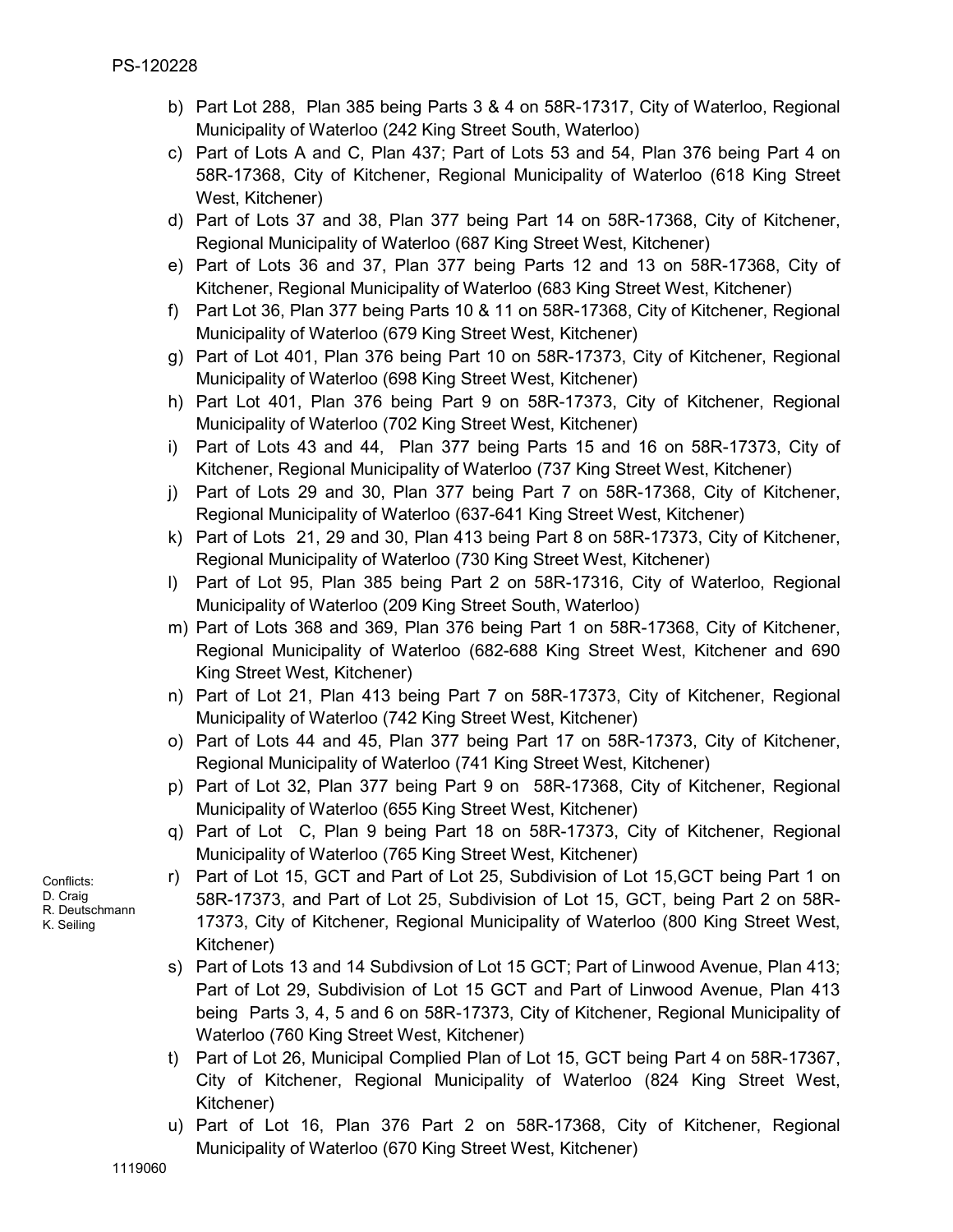- v) Part of Lot 38 Plan 377 being Part 15 on 58R-17368, City of Kitchener, Regional Municipality of Waterloo (5 Agnes Street, Kitchener)
- w) Part of Mount Hope Cemetery, Plan 385 being Part 1 on 58R-17367, City of Kitchener, Regional Municipality of Waterloo ( 835 King Street West, Kitchener)
- x) Part of Lane, Plan 385 Abutting Lot 311, being Part 3 on 58R-17367, City of Kitchener, Regional Municipality of Waterloo (King Street at Green Street, Kitchener)
- y) Part of Lots 39, 40 and 41, Plan 377 being Parts 11 & 12 on 58R-17373, City of Kitchener, Regional Municipality of Waterloo (709 King Street West, Kitchener)
- z) Part of Lots 309, 310 and 311, Plan 385 being Part 2 on 58R-17367, City of Kitchener, Regional Municipality of Waterloo (828 King Street West, Kitchener)
- aa) Part of Lots 8, 9, and 12, Subdivision of Lot 15, GCT and part Lot D, Registered Plan 9, being Parts 19, 20 and 21 on 58R-17373, City of Kitchener, Regional Municipality of Waterloo (787 King Street West, Kitchener)
- bb) Part of Lots 42 and 43, Plan 377 being Part 14 on 58R-17373, City of Kitchener, Regional Municipality of Waterloo (727 King Street West, Kitchener)
- cc) Part of Lot 53, Plan 376 being Part 3 on 58R-17368, City of Kitchener, Regional Municipality of Waterloo (624 King Street West, Kitchener)
- dd) Part of Lots 41 and 42, Plan 377 being Part 13 on 58R-17373, City of Kitchener, Regional Municipality of Waterloo (723 King Street West, Kitchener)
- ee) Part of Lots 31 and 32, Plan 377 being Part 8 on 58R-17368, City of Kitchener, Regional Municipality of Waterloo (647 King Street West, Kitchener)
- ff) Part of Lots 22, 23, 24, and 25, Plan 377 and Part of Lot 112, Streets and Lanes being Part 5 on 58R-17368, City of Kitchener, Regional Municipality of Waterloo (607 King Street West, Kitchener)
- gg) Part of Lot 25, Plan 377 being Part 6 on 58R-17368, City of Kitchener, Regional Municipality of Waterloo (617-621 King Street West, Kitchener)
- hh) Part of Lots 287 and 288, Plan 385 being Part 2 on 58R-17317, City of Waterloo, Regional Municipality of Waterloo (240 King Street South, Waterloo)
- ii) Part of Lots 34 and 35, Plan 377, being Part 16 and 17 on 58R-17368, City of Kitchener, Regional Municipality of Waterloo (667 King Street West, Kitchener)
- 2. Serve notices of the above application(s) required by the Expropriations Act;
- 3. Forward to the Chief Inquiry Officer any requests for a hearing that may be received;
- 4. Attend, with appropriate Regional staff, at any hearing that may be scheduled;
- 5. Discontinue expropriation proceedings or any part thereof, in respect of the above described lands, or any part thereof, upon the registration on title of the required documentation to complete a transaction whereby the required interests in the lands are conveyed; and
	- 6. Do all things necessary and proper to be done, and report thereon to Regional Council in due course. [CR-RS-12-013]
- Conflicts: D. Craig R. Deutschmann K. Seiling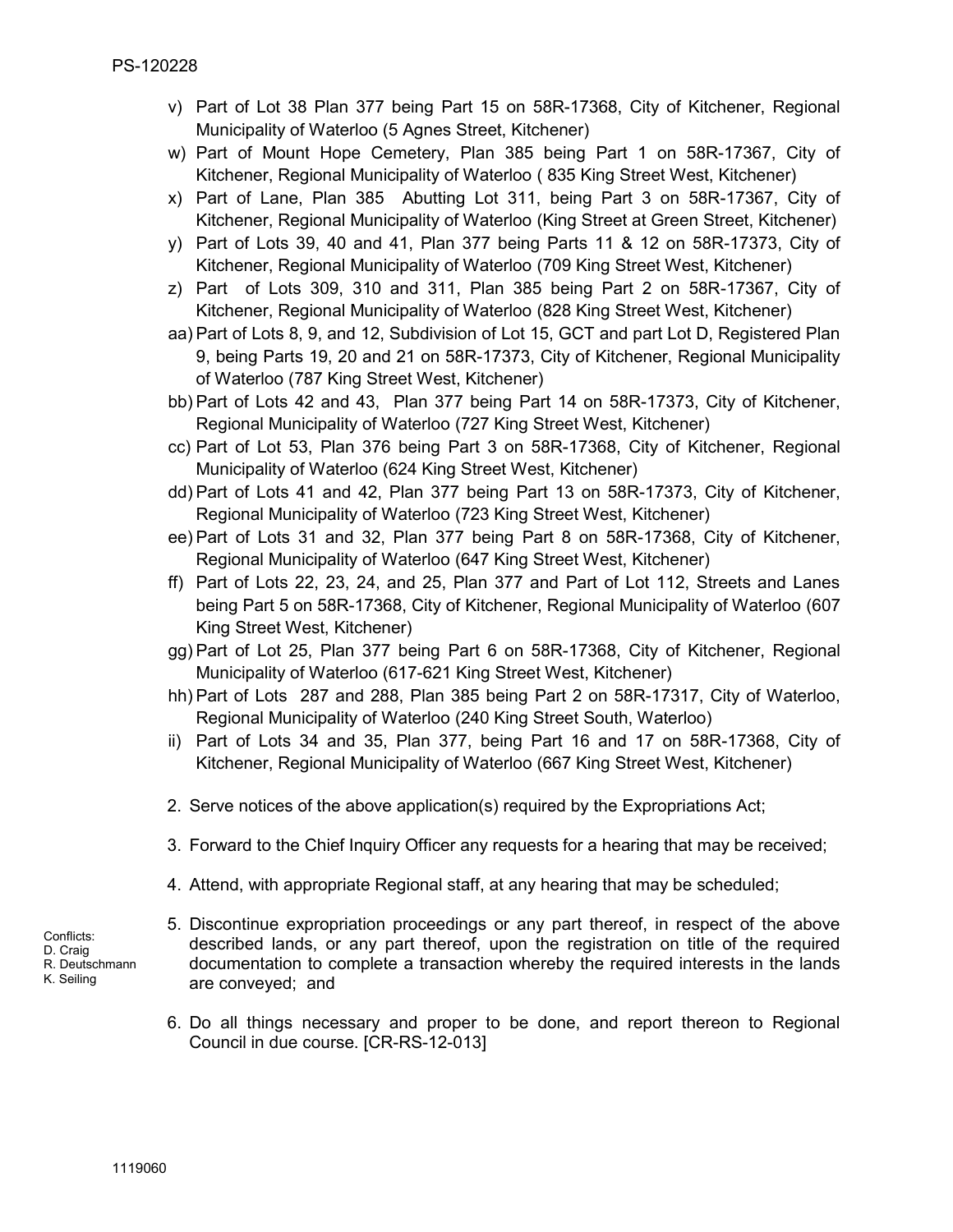#### PS-120228

10. THAT the Regional Municipality of Waterloo enter into a Consulting Services Agreement with Golder Associates Ltd. of Whitby, Ontario, to provide consulting services for the Waste Management Master Plan (WMMP), at an upset limit of \$402,081 plus applicable taxes, as per Report E-1 2-023, dated February 28, 2012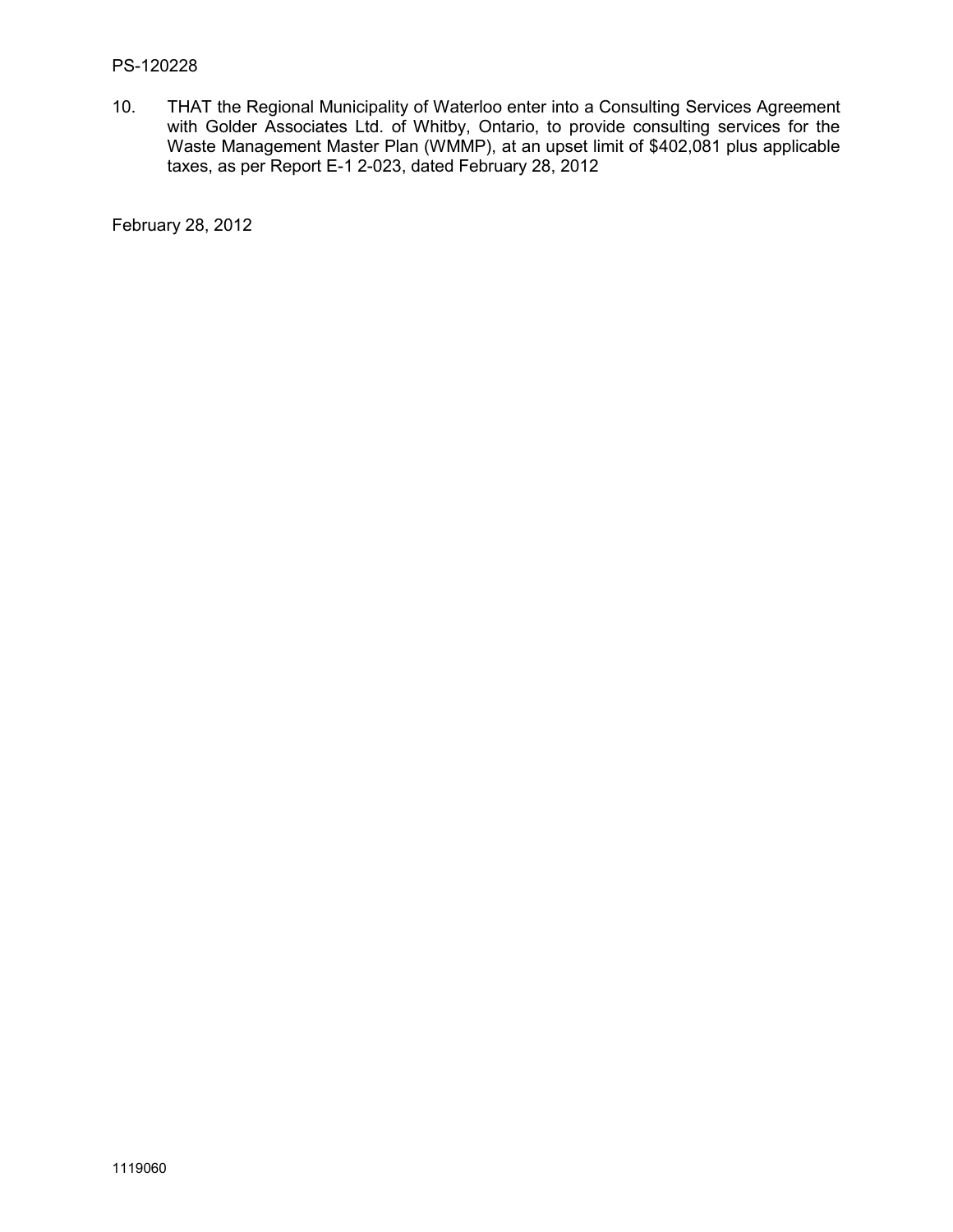## **THE REGIONAL MUNICIPALITY OF WATERLOO PLANNING AND WORKS COMMITTEE**

## **Summary of Closed Recommendations to Council**

<span id="page-20-0"></span>The Planning and Works Committee recommends as follows:

- 1. THAT the Regional Municipality of Waterloo approve, enter into an Agreement for, and execute all documentation related to, the conveyance of the lands described as Part Block 1, Plan 1327, as in Instrument Number WS514819, being Parts 1 and 2, on Reference Plan 67R-1913, PIN 03770-0106(LT) and Part Block 1, Plan 1327, being Part 3, on Reference Plan 67R-1913, PIN 03770-0107(LT), in the City of Cambridge to Cambridge Kiwanis Village Non-Profit Housing Corporation, for the sum of \$1.00 plus all related costs, pursuant to the Region's property disposition by-law and to the satisfaction of the Regional Solicitor for the potential to develop additional affordable rental housing units on their existing property, with conveyance of such lands to include a covenant that the lands shall not be used for any purpose other than open space or a community garden for a period of five years.
- 2. THAT The Regional Municipality of Waterloo approve the settlement with Waterloo Hydrogeologic Inc. and Schlumberger Canada Limited / Schlumberger Canada Limitee ("WHI") in relation to the Regional Ground Water Modeling contract, whereby WHI pays the Region the sum of \$117,923.88.
- 3. THAT the Regional Municipality of Waterloo re-appoint Dr. Greg Michalenko to the Laurel Creek Headwaters Environmentally Sensitive Landscape Public Liaison Committee as the nominee of the Ecological and Environmental Advisory Committee for a two-year term expiring December 31, 2013.
- 4. THAT the Regional Municipality of Waterloo appoint the following citizen to fill the vacancy on the Specialized Transit Services Advisory Committee (STSAC) commencing immediately upon Council approval for the term ending December 31, 2013:

Ms. Karen Ferguson Major Interest Group Representative.

- 5. THAT the Regional Municipality of Waterloo approve the renaming of the Materials Recycling Centre to the Nyle Ludolph Materials Recycling Centre in honour of Nyle Ludolph, known as the "Father of the Blue Box", with an event planned in April 2012 during Earth Week.
- 6. THAT the Regional Municipality of Waterloo approve the settlement with T.G. Hammond Limited and Graham Energy Limited (the "Claimants") in relation to the Ontario Municipal Board proceeding arising from the expropriation of certain lands from the Claimants for the construction of Ira Needles Boulevard, wherein the Region pays the Claimants the total sum of \$2,650,000, minus the sums of \$439,000 and \$64,886 already paid by the Region to the Claimants, plus interest in the amount of 6% per annum pursuant to the *Expropriations Act* on additional market value/injurious affection and reasonable costs to be agreed or assessed.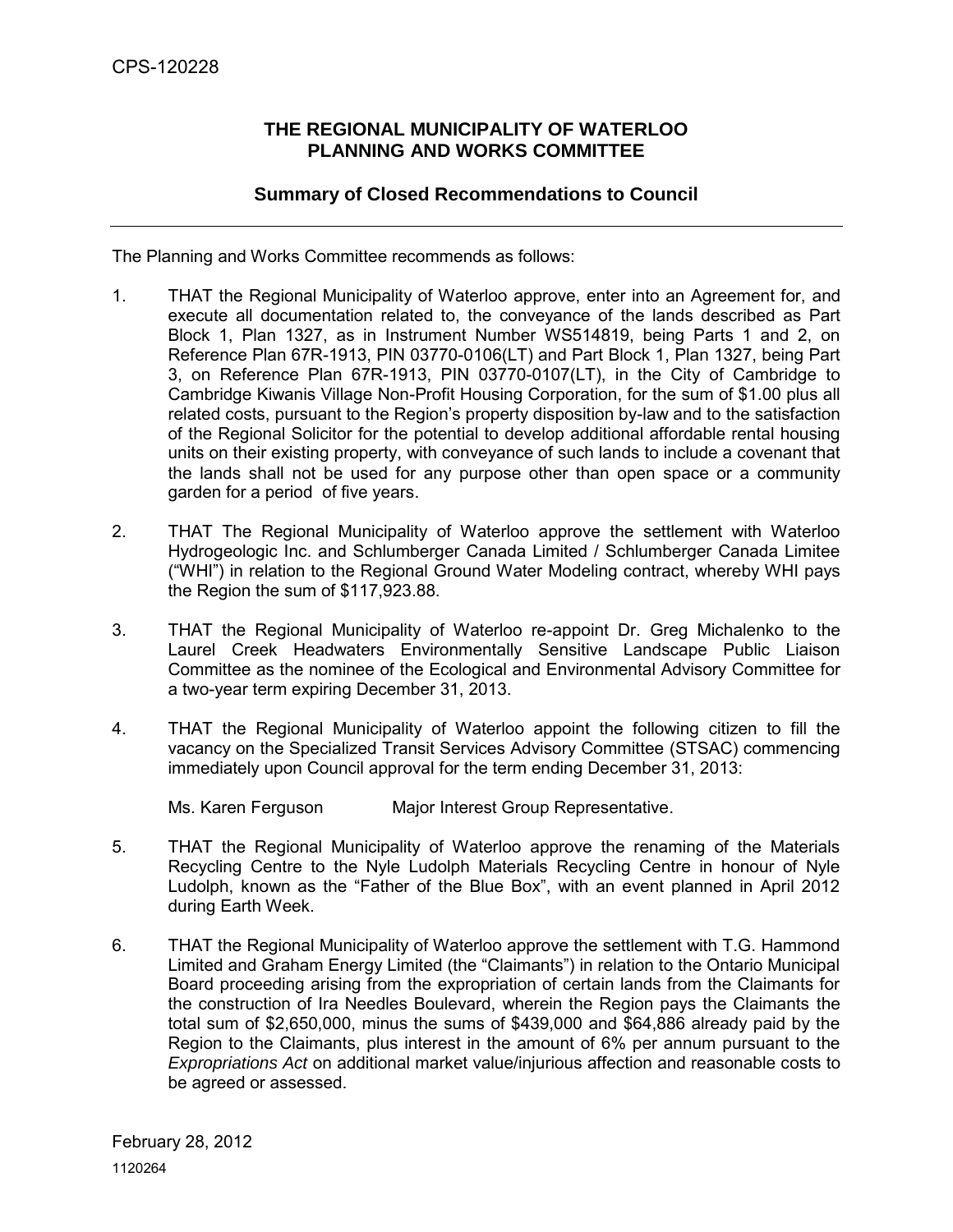<span id="page-21-0"></span>

Legal Services

Date: March 2, 2012

## **MEMORANDUM**

To: Chair Ken Seiling and Members of Regional Council

From: Tom Penwarden, Manager of Real Estate Services

Subject: Report Number CR-RS-12-013 dated February 28, 2012 - AUTHORIZATION TO EXPROPRIATE LANDS (1<sup>ST</sup> REPORT) FOR RAPID TRANSIT PROJECT STAGE 1 FOR PROPERTY AND INTERESTS ON KING STREET SOUTH FROM JOHN STREET IN THE CITY OF WATERLOO TO KING STREET WEST AT VICTORIA STREET, IN THE CITY OF KITCHENER  $\frac{1}{2}$  ,  $\frac{1}{2}$  ,  $\frac{1}{2}$  ,  $\frac{1}{2}$  ,  $\frac{1}{2}$  ,  $\frac{1}{2}$  ,  $\frac{1}{2}$  ,  $\frac{1}{2}$  ,  $\frac{1}{2}$  ,  $\frac{1}{2}$  ,  $\frac{1}{2}$  ,  $\frac{1}{2}$  ,  $\frac{1}{2}$  ,  $\frac{1}{2}$  ,  $\frac{1}{2}$  ,  $\frac{1}{2}$  ,  $\frac{1}{2}$  ,  $\frac{1}{2}$  ,  $\frac{1$ 

Please be advised that a minor amendment is required to the municipal addresses of property in item (m) of the above-referenced Report CR-RS-12-013 (Item # 9 on the Planning & Works Committee Summary of Recommendations). The Report presented to Planning and Works Committee on February 28<sup>th</sup>, 2012 inadvertently identified the municipal addresses of the subject property as **682**-688 King Street West, Kitchener and 690 King Street West, Kitchener. However, as of a result of a Real Estate Property Agent visiting the site to review the partial taking it was discovered that the subject property has additional units and tenants which/whom were not registered or listed on any of the records and information sources utilized to assemble the owners list. The correct municipal addresses, incorporating all of these additional units is **672**-688 King Street West, Kitchener and 690 King Street West, Kitchener. For clarity, the legal description of the subject property, being Part of Lots 368 and 369, Plan 376 being Part 1 on 58R-17368, City of Kitchener, Regional Municipality of Waterloo, remains unchanged. Lastly, please note that the exclusion of these municipal addresses in the Report does not affect the validity of the expropriation as all tenants of the subject property will receive the requisite notice.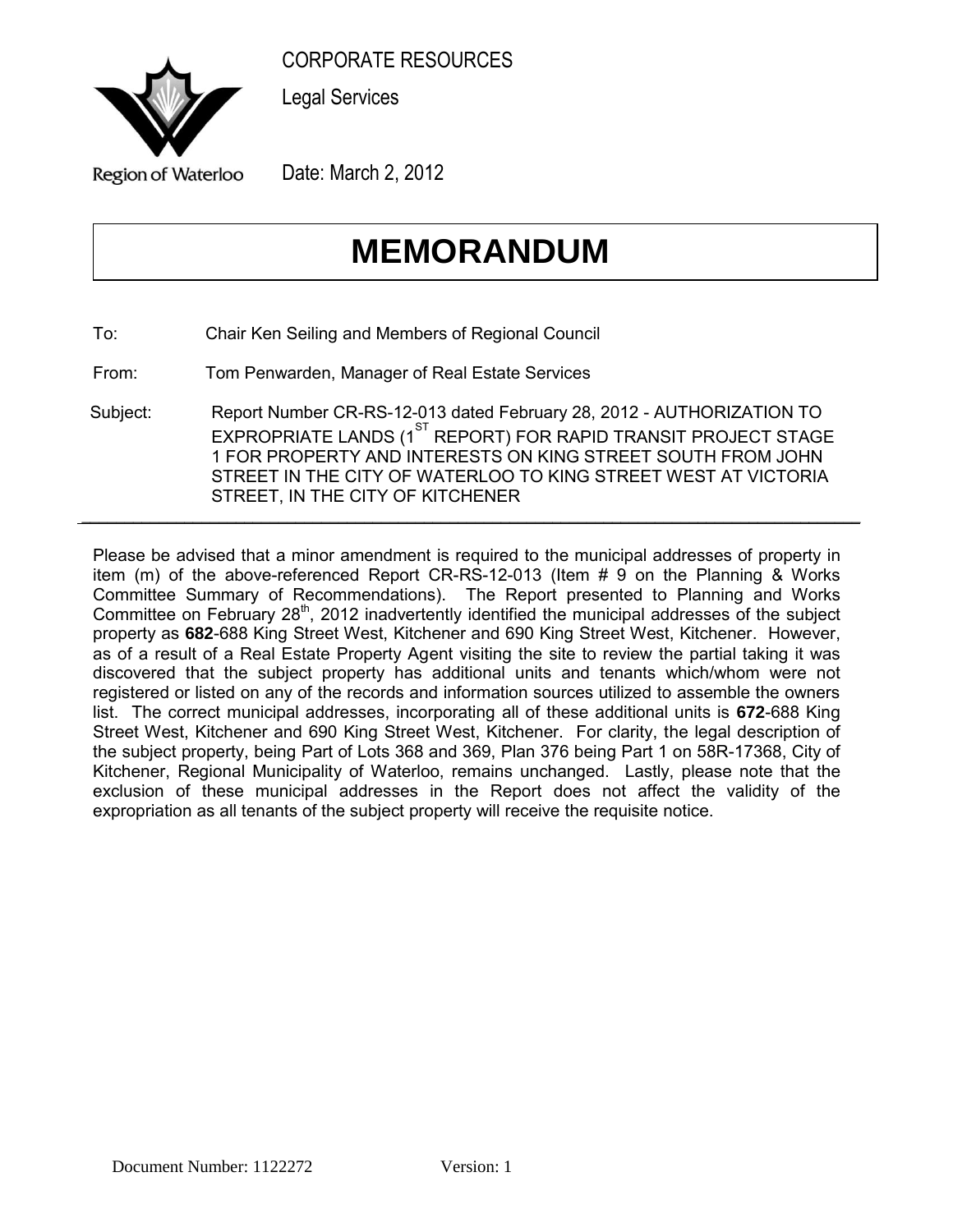## <span id="page-22-0"></span>**THE REGIONAL MUNICIPALITY OF WATERLOO ADMINISTRATION AND FINANCE COMMITTEE**

## **Summary of Recommendations to Council**

The Administration and Finance Committee recommends as follows:

- 1. THAT the Regional Municipality of Waterloo approve project funding allocations of \$138,790 for the Environmental Stewardship Grant stream of the Community Environmental Fund, as described in Appendix A of Report P-12-032/CR-FM-12-005, dated February 28, 2012, excluding project 2012-06, City of Waterloo Environmental Reserve Community Planning Project.
- 2. THAT the Regional Municipality of Waterloo approve project funding allocations of \$31,290 for the Environmental Stewardship Grant stream of the Community Environmental Fund for project 2012-06, City of Waterloo Environmental Reserve Community Planning Project, as described in Appendix A of Report P-12-032/CR-FM-12-005, dated February 28, 2012. Conflict: T. Galloway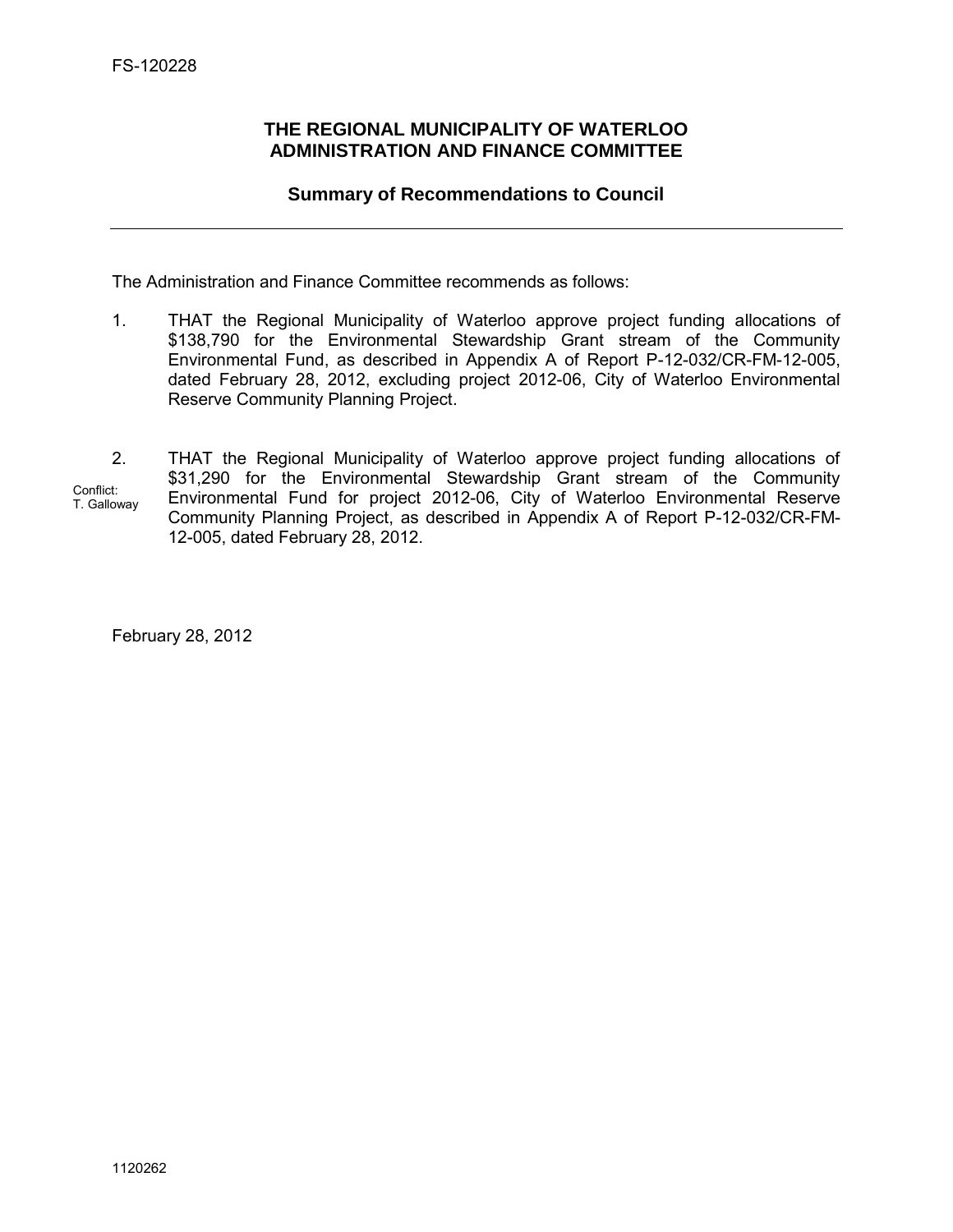## **THE REGIONAL MUNICIPALITY OF WATERLOO ADMINISTRATION AND FINANCE COMMITTEE**

## **Summary of Closed Recommendations to Council**

<span id="page-23-0"></span>The Administration and Finance Committee recommends as follows:

1. THAT the Regional Municipality of Waterloo enter into an Employee Assistance Program (EAP) contract with The Pace Consulting Group Inc. for a period of three years beginning April  $1<sup>st</sup>$ , 2012;

AND THAT the Chief Purchasing Officer be authorized to execute an agreement with The Pace Consulting Group Inc. satisfactory to the Commissioner, Human Resources, to implement the above recommendation.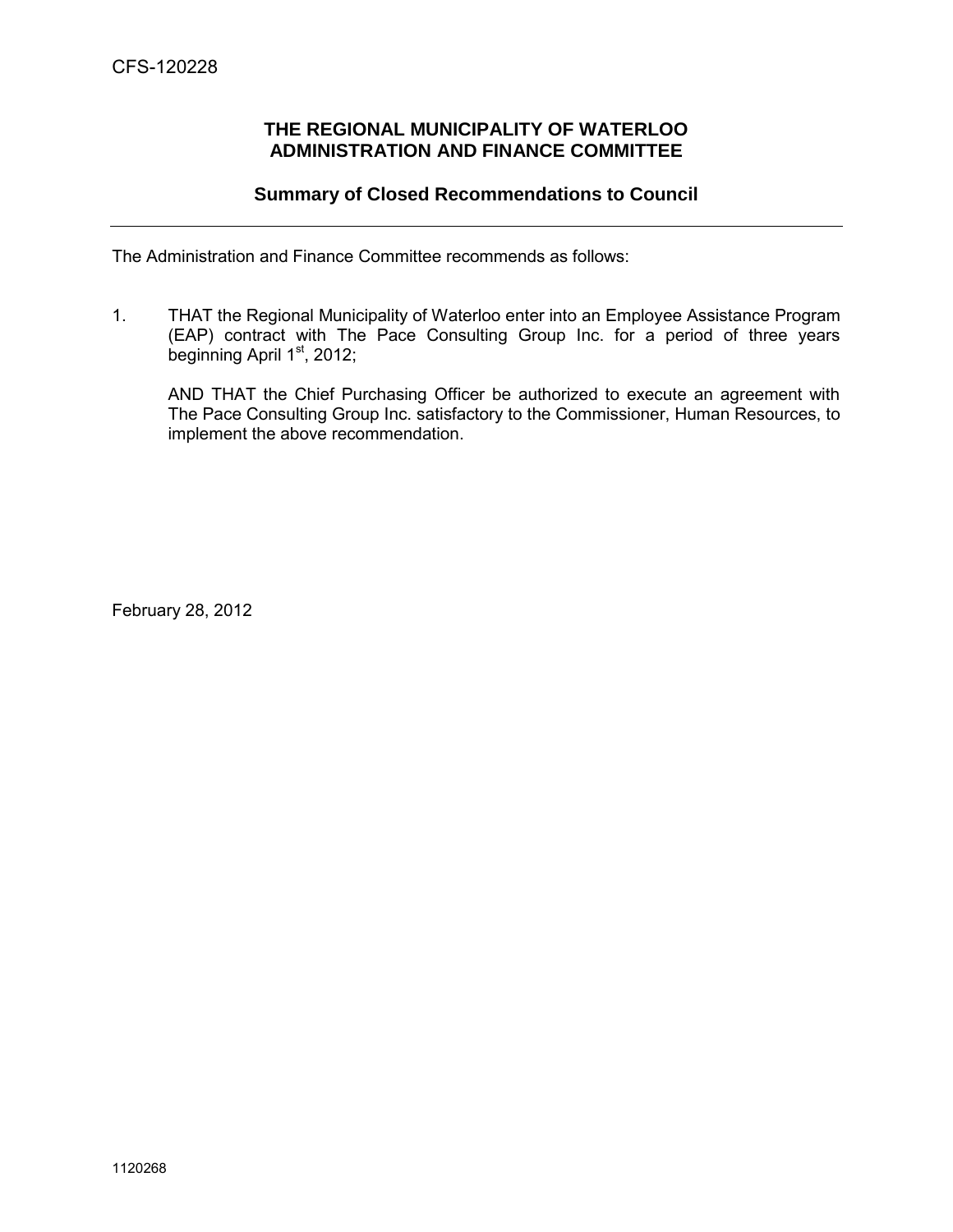## **THE REGIONAL MUNICIPALITY OF WATERLOO COMMUNITY SERVICES COMMITTEE**

## **Summary of Recommendations to Council**

<span id="page-24-0"></span>The Community Services Committee recommends as follows:

- 1. THAT the Regional Municipality of Waterloo approve the following with regard to the Region of Waterloo's Affordable Housing Strategy, as described in Report P-12-028, dated February 28, 2012:
	- a) Endorse Report No. P-12-028, Affordable Housing Strategy Project Updates and Expression of Interest 2011-02 Recommended Priority Projects, dated February 28, 2012, including the list of recommended priority projects attached as Appendix A;
	- b) Authorize the Commissioner of Planning, Housing and Community Services to execute and deliver all documentation required by the Province of Ontario and the Region of Waterloo for the purpose of funding affordable housing projects as described in Report No. P-12-028;
	- c) Authorize the Regional Chair and Regional Clerk to execute such agreements and documentation in a form satisfactory to the Regional Solicitor, as may be required to process the advance of funding to approved projects as described in Report No. P-12-028;
	- d) Authorize staff to finalize individual grant requests and conditions with each of the Priority Project proponents; and
	- e) Request that the Ministry of Municipal Affairs and Housing redirect any unspent Investment in Affordable Housing for Ontario Program funding in other Service Manager areas to the Region of Waterloo; and
	- f) Forward a copy of this report to Federal and Provincial Ministers responsible for housing, and to local Members of Parliament, local Members of Provincial Parliament and Area Municipalities.
- 2. THAT the Regional Municipality of Waterloo approve the revised Terms of Reference for the Waterloo Region Community Housing Advisory Committee (WRCHAC), as described in Report No. P-12-031, dated February 28, 2012
- 3. THAT the Regional Municipality of Waterloo (as the Board of Health) request that the Minister of Health and Long Term Care monitor the evolution of water pipe use in Ontario and its population health impact; and address the enforcement complexities under the Smoke Free Ontario Act regarding water pipe use, particularly the identification of tobacco, as outlined in report PH-12-005/CR-CLK-LIC-12-001, dated February 28, 2012;

AND THAT a copy of this report be sent to the Ontario Minister of Health and Long Term Care, the Chief Medical Officer of Health for the province of Ontario, and the Association of Local Public Health Agencies.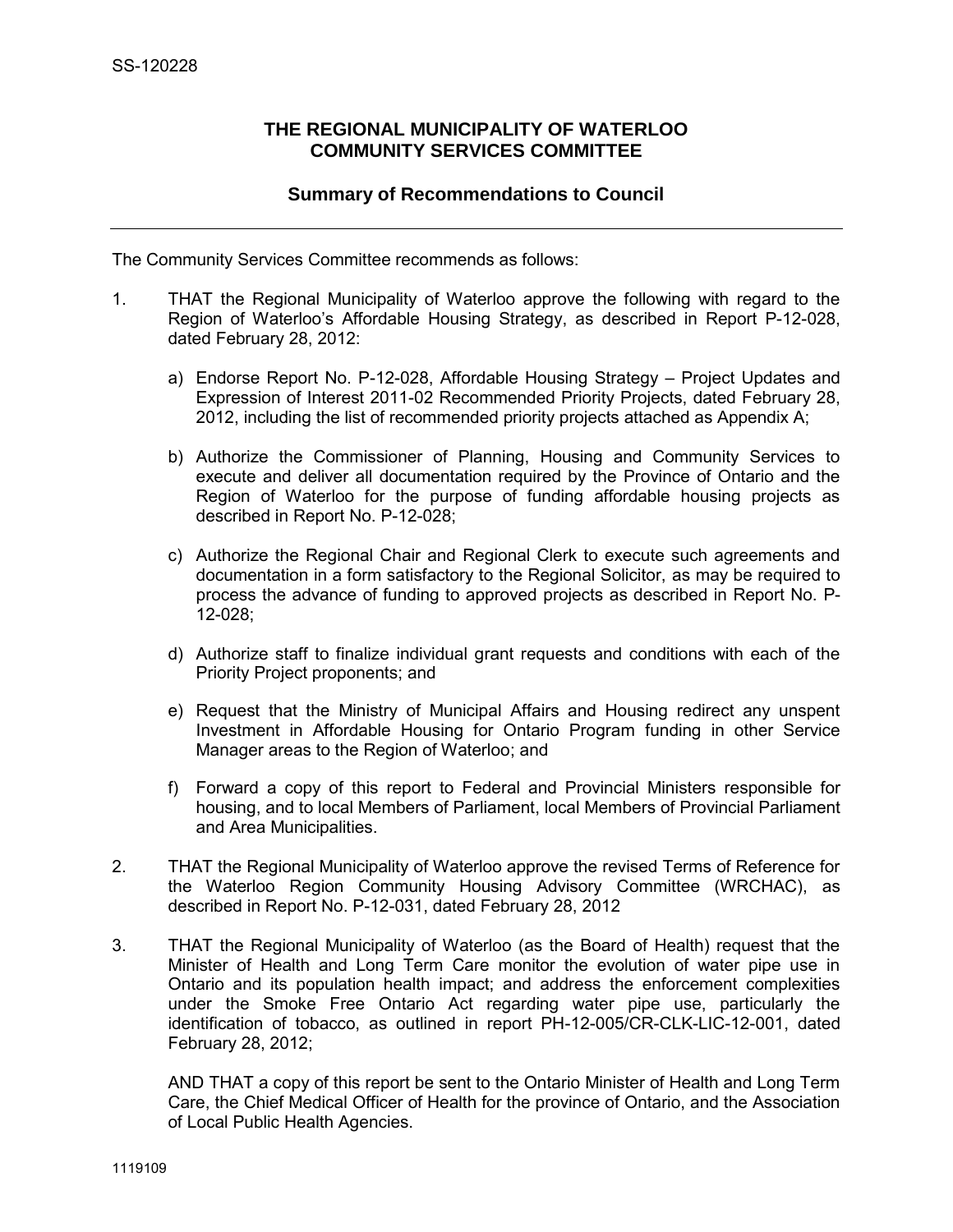4. THAT the Regional Municipality of Waterloo consent to an Assignment of the Domiciliary Hostel Agreement dated January 1, 2012 (the "Domiciliary Hostel Agreement") from Ben Caleb Revoy and Christine Elizabeth Wilfing operating as Pandora Manor to Ben Caleb Revoy and Christine Elizabeth Revoy operating as HUGO (Housing Under Group Organization) for a total of 11 beds at a per diem rate of up to \$47.75;

AND THAT the Regional Municipality of Waterloo consent to an amendment of the Domiciliary Hostel Agreement to reflect the change in location of the home from its current location at 17 Pandora Avenue North, Kitchener, Ontario, to 47 Hugo Crescent, Kitchener, Ontario (the "Property"), conditional upon the execution of a lease agreement as between 47 Hugo Properties Inc., as landlord, and Ben Caleb Revoy and Christine Elizabeth Revoy operating as HUGO, as tenant, with respect to the Property, in a form satisfactory to the Regional Solicitor as outlined in report SS-12-006, dated February 28, 2012.

- 5. THAT the Regional Municipality of Waterloo receive this report and provide a copy to the Ontario Senior's Secretariat, Retirement Home Regulatory Authority, the Ontario Municipal Social Services Association (OMSSA), and the Association of Municipalities of Ontario (AMO) as outlined in report SS-12-007, dated February 28, 2012.
- 6. THAT the Regional Municipality of Waterloo approve an increase of 1.29 full time equivalent (FTE) Registered Nurse (RN) and Personal Support Workers (PSW) effective February 28, 2012 to be fully funded by the Ministry of Health and Long Term Care through the Waterloo Wellington Local Health Integration Network (WWLHIN);

AND THAT the 2012 Operating Budget for Seniors' Services be increased by \$107,126 and \$0 net Regional Levy, to be funded by the Ministry of Health and Long Term Care through the Waterloo Wellington Local Health Integration Network, as outlined in Report SS-12-008, dated February 28, 2012.

7. THAT the Regional Municipality of Waterloo ratify a revision to the General By-law No.1 of the Sunnyside Home Foundation to increase the number of directors from nine (9) members to twelve (12) members as described in Report SS-12-010, dated February 28, 2012.